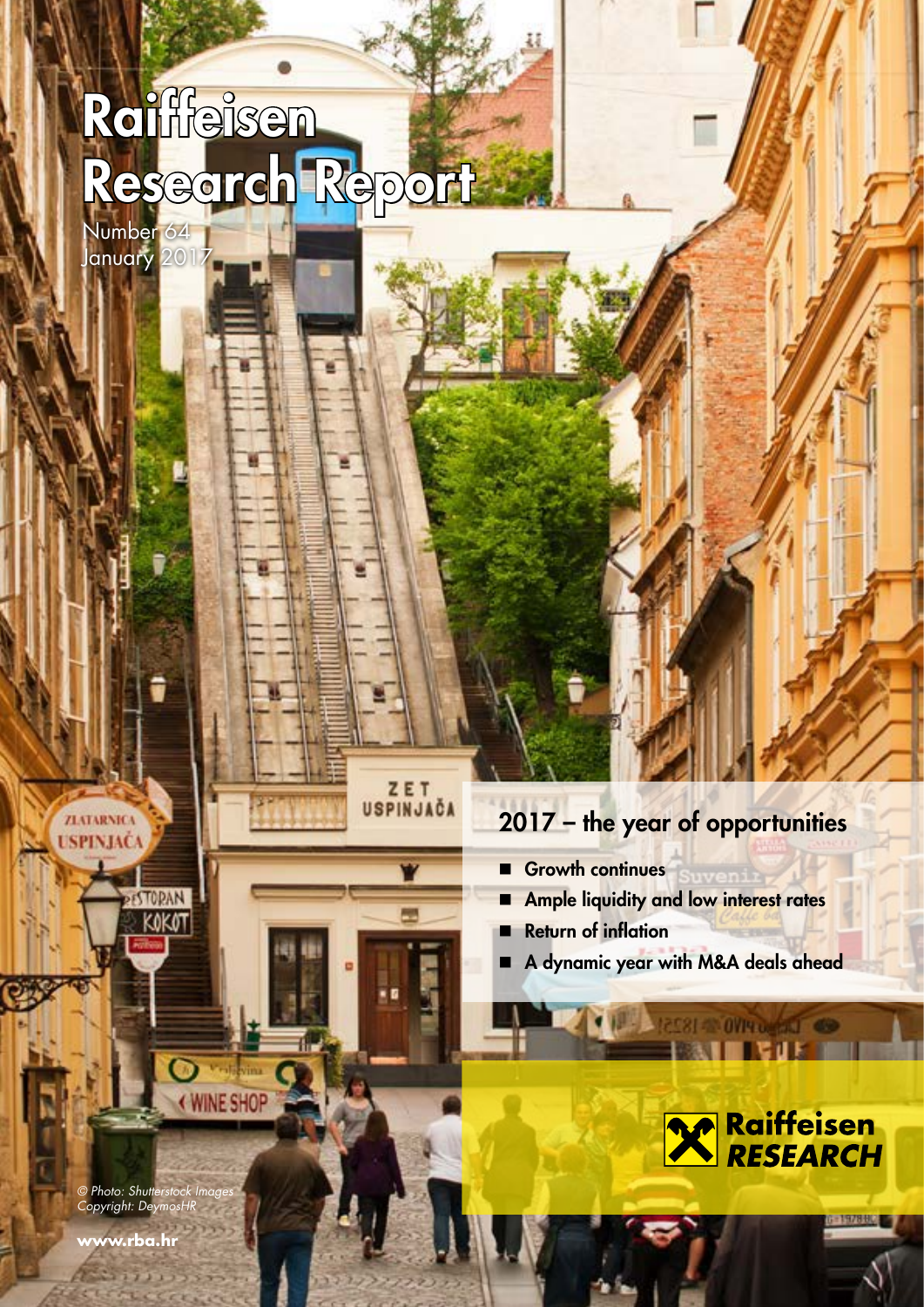

# **Contents**

| <b>Indicators</b>                        |
|------------------------------------------|
|                                          |
|                                          |
| <b>Introduction</b>                      |
|                                          |
| Real sector, foreign relations           |
|                                          |
| <b>Fiscal policy</b>                     |
|                                          |
| <b>Debt market</b>                       |
|                                          |
| <b>Exchange rate and monetary policy</b> |
|                                          |
| <b>Central banks policies</b>            |
|                                          |
| <b>Financial sector</b>                  |
|                                          |
| <b>SMEs</b>                              |
|                                          |
| <b>Equity market</b>                     |
|                                          |
|                                          |

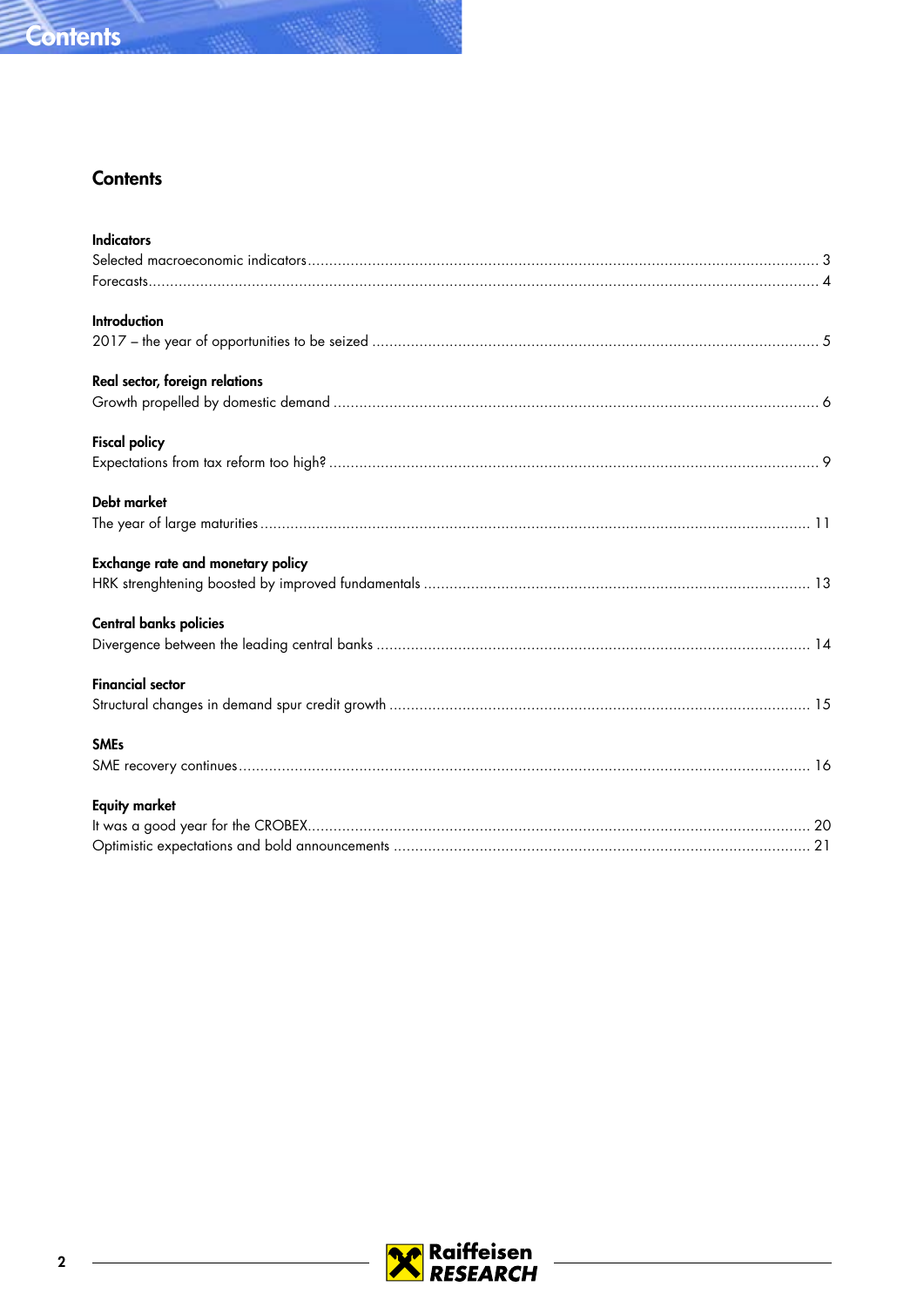# <span id="page-2-0"></span>Selected macroeconomic indicators

|                                                                                                              | 2010   | 2011    | 2012   | 2013    | 2014   | 2015   | 2016e  | 2017f  | 2018f  |
|--------------------------------------------------------------------------------------------------------------|--------|---------|--------|---------|--------|--------|--------|--------|--------|
| <b>GDP &amp; Production</b>                                                                                  |        |         |        |         |        |        |        |        |        |
| Gross Domestic Product, % (constant<br>prices)                                                               | $-1.7$ | $-0.3$  | $-2.2$ | $-1.1$  | $-0.5$ | 1.6    | 2.7    | 2.8    | 2.8    |
| GDP at current prices (EUR millions)                                                                         | 45,022 | 44,737  | 43,959 | 43,516  | 43,002 | 43,870 | 45,304 | 47,334 | 49,601 |
| GDP per capita at current prices<br>(EUR)                                                                    | 10,479 | 10,451  | 10,301 | 10,225  | 10,146 | 10,436 | 10,776 | 11,267 | 11,810 |
| Retail trade, % real annual changes                                                                          | $-2.1$ | 0.6     | -4.1   | $-0.6$  | 0.4    | 2.4    | 3.9    | 4.0    | 3.0    |
| Industrial production, % annual<br>changes                                                                   | $-1.4$ | $-1.2$  | $-5.5$ | $-1.8$  | 1.2    | 2.6    | 3.7    | 4.2    | 3.8    |
| <b>Prices, Employment and Budget</b>                                                                         |        |         |        |         |        |        |        |        |        |
| Consumer Prices, %, end of period                                                                            | 1.8    | 2.1     | 4.7    | 0.3     | $-0.5$ | $-0.6$ | 0.2    | 1.5    | 2.5    |
| %, average                                                                                                   | 1.1    | 2.3     | 3.4    | 2.2     | $-0.2$ | $-0.5$ | -1.1   | 1.3    | 2.2    |
| Producer Prices <sup>1</sup> , %, end of period                                                              | 5.7    | 5.8     | 6.9    | $-2.6$  | $-3.4$ | $-4.4$ | $-0.1$ | 1.5    | 2.5    |
| %, average                                                                                                   | 4.3    | 6.4     | 7.0    | 0.5     | $-2.7$ | $-3.9$ | -4.1   | 0.5    | 2.4    |
| Unemployment rate (official rate,<br>avg)                                                                    | 17.4   | 18.0    | 19.1   | 20.3    | 19.7   | 17.0   | 15.0   | 14.2   | 13.7   |
| Unemployment rate (ILO, avg)                                                                                 | 11.6   | 13.7    | 15.9   | 17.4    | 17.3   | 16.3   | 13.6   | 12.5   | 11.2   |
| Average net wage, in Kuna                                                                                    | 5,343  | 5,441   | 5,478  | 5,515   | 5,534  | 5,594  | 5,670  | 5,812  | 5,916  |
| General Government Balance,<br>% of GDP, ESA 2010                                                            | $-6.2$ | $-7.8$  | $-5.3$ | $-5.3$  | $-5.4$ | $-3.3$ | $-2.4$ | $-2.9$ | $-2.8$ |
| Public Debt, HRK bn, ESA 2010                                                                                | 191.3  | 216.7   | 233.6  | 270.9   | 284.2  | 289.6  | 291.0  | 300.8  | 308.8  |
| % of GDP, ESA 2010                                                                                           | 58.3   | 65.2    | 70.7   | 82.2    | 86.6   | 86.7   | 85.3   | 84.5   | 82.9   |
| <b>Balance of Payment and External Debt</b>                                                                  |        |         |        |         |        |        |        |        |        |
| Good's and Services Exports, EUR<br>million                                                                  | 17,007 | 18,110  | 18,316 | 18,765  | 19,982 | 21,951 | 23,182 | 24,308 | 25,530 |
| % change                                                                                                     | 9.2    | 6.5     | 1.1    | 2.5     | 6.5    | 9.9    | 5.6    | 4.9    | 5.0    |
| Good's and Services Imports,<br>EUR million                                                                  | 17,158 | 18,297  | 18,097 | 18,573  | 19,114 | 20,717 | 21,680 | 22,767 | 23,820 |
| % change                                                                                                     | $-0.5$ | 6.6     | $-1.1$ | 2.6     | 2.9    | 8.4    | 4.6    | 5.0    | 4.6    |
| Current Account Balance, % of<br>GDP <sup>2</sup>                                                            | $-1.1$ | $-0.7$  | $-0.1$ | 1.0     | 2.1    | 5.1    | 3.1    | 2.5    | 2.2    |
| Official International Reserves,<br>EUR millon, eop                                                          | 10,660 | 11,195  | 11,236 | 12,908  | 12,688 | 13,707 | 13,200 | 13,500 | 13,550 |
| Official International Reserves, in<br>terms of months of imports of goods<br>and services, eop <sup>1</sup> | 7.5    | 7.3     | 7.5    | 8.3     | 8.0    | 7.9    | 7.5    | 7.0    | 7.0    |
| Foreign Direct Investment,<br>$EUR$ million <sup>3</sup>                                                     | 1,066  | 1,018   | 1,145  | 728     | 2,281  | 187    | 1,000  | 1,300  | 1,800  |
| Tourism - nightstays, % change                                                                               | 2.6    | 7.0     | 4.0    | 3.3     | 2.6    | 7.7    | 8.7    | 4.0    | 3.0    |
| External debt, EUR billion                                                                                   | 46.9   | 46.4    | 45.3   | 45.8    | 46.4   | 45.4   | 43.7   | 44.5   | 45.4   |
| External debt, as % of GDP <sup>2</sup>                                                                      | 104.2  | 103.7   | 103.0  | 105.3   | 107.9  | 103.4  | 96.5   | 94.0   | 91.5   |
| External debt, as % export of goods<br>and services <sup>2</sup>                                             | 275.8  | 256.2   | 247.3  | 244.1   | 232.3  | 206.8  | 188.5  | 183.1  | 177.8  |
| Monetary and Financial Data                                                                                  |        |         |        |         |        |        |        |        |        |
| Exchange rate, eop, USD / HRK                                                                                | 5.57   | 5.82    | 5.73   | 5.55    | 6.30   | 6.99   | 7.17   | 7.19   | 6.57   |
| avg, USD / HRK                                                                                               | 5.50   | 5.34    | 5.85   | 5.71    | 5.75   | 6.86   | 6.80   | 7.30   | 6.89   |
| Exchange rate, eop, EUR / HRK                                                                                | 7.39   | 7.53    | 7.55   | 7.64    | 7.66   | 7.64   | 7.56   | 7.55   | 7.55   |
| avg, EUR / HRK                                                                                               | 7.29   | 7.43    | 7.52   | 7.57    | 7.63   | 7.61   | 7.53   | 7.52   | 7.51   |
| Money (M1), Kuna billion, eop                                                                                | 48.0   | 51.5    | 51.9   | 57.9    | 63.4   | 70.7   | 79.5   | 82.7   | 86.2   |
| % change                                                                                                     | 1.7    | 7.3     | 0.9    | 11.5    | 9.6    | 11.4   | 12.5   | 4.0    | 4.3    |
| Broadest money (M4), Kuna billion,<br>eop                                                                    | 232.8  | 246.0   | 254.7  | 264.9   | 273.3  | 287.4  | 301.3  | 312.8  | 320.9  |
| % change                                                                                                     | 1.9    | 5.6     | 3.6    | 4.0     | 3.2    | 5.1    | 4.8    | 3.8    | 2.6    |
| Credits, Kuna billion                                                                                        | 245.6  | 257.4   | 242.1  | 240.8   | 237.0  | 230.0  | 220.8  | 217.5  | 220.8  |
| % change                                                                                                     | 4.7    | 4.8     | $-5.9$ | $-0.5$  | $-1.6$ | $-2.9$ | $-4.0$ | $-1.5$ | 1.5    |
| ZIBOR 3m, %, avg                                                                                             | 2.4    | $3.2\,$ | 3.4    | 1.5     | 1.0    | 1.2    | 0.9    | 0.9    | 1.1    |
| Treasury bills rate 12m, %, avg                                                                              | 4.0    | 3.9     | 3.9    | $2.5\,$ | 1.9    | 1.5    | 1.0    | 0.8    | 1.1    |

<sup>1</sup> on domestic market; <sup>2</sup> in euro terms; <sup>3</sup> including round tripping<br>e – estimate; f – forecast; eop – end of period; avg – period average<br>Forecasts: Economic Research/RBA<br>Sources: CNB, MoF, CBS

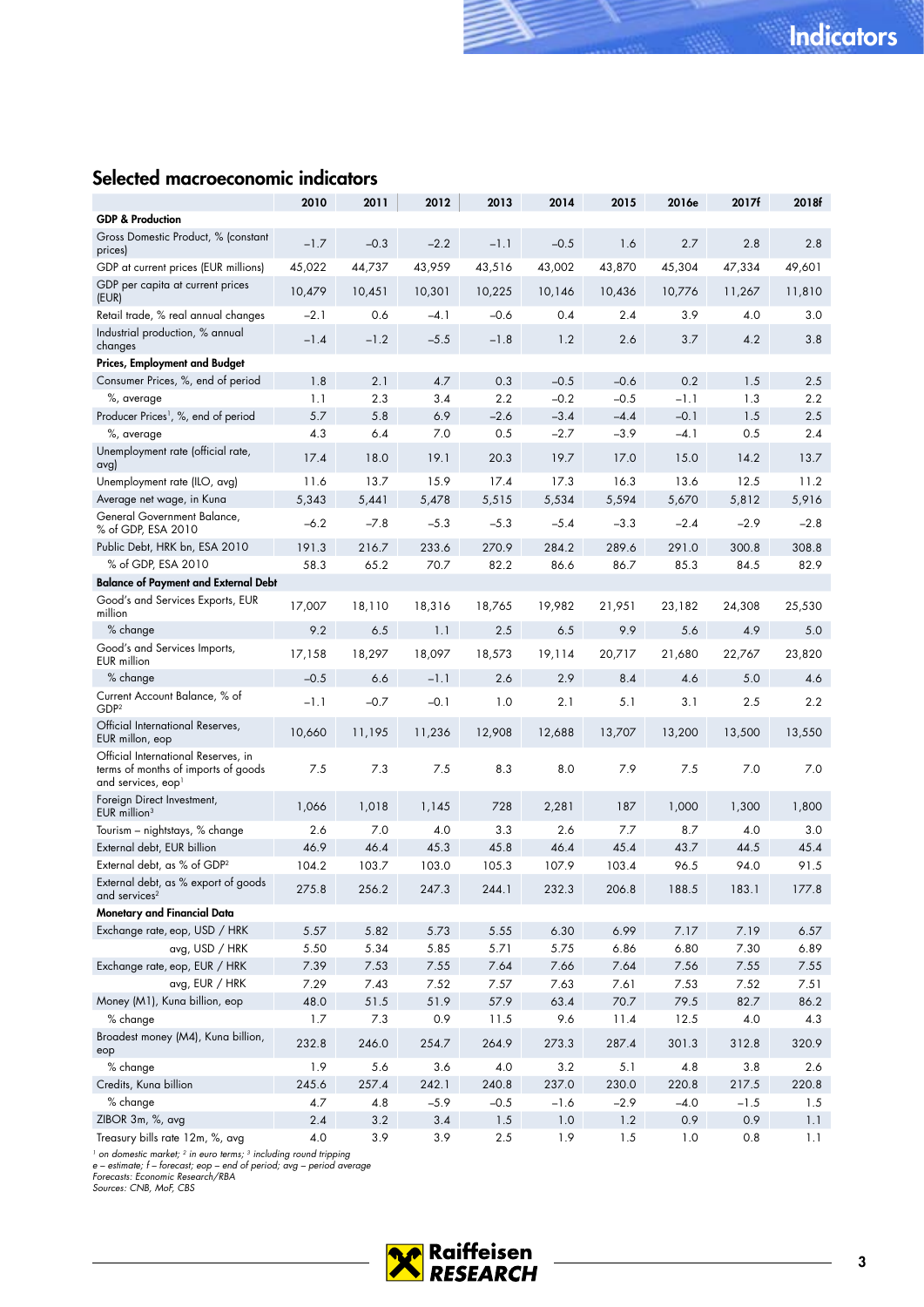| Real GDP (% yoy) |        |         |       |       |
|------------------|--------|---------|-------|-------|
|                  | 2016   | 2016e   | 2017f | 2018f |
| Poland           | 3.9    | $2.5\,$ | 3.0   | 2.5   |
| Hungary          | 2.9    | 2.3     | 3.2   | 3.4   |
| Czech Rep.       | 4.6    | 2.5     | 2.7   | 2.5   |
| Slovakia         | 3.8    | 3.3     | 3.3   | 4.0   |
| Slovenia         | 2.3    | 2.6     | 2.7   | 2.2   |
| <b>CE</b>        | 3.8    | 2.6     | 3.0   | 2.7   |
| Croatia          | 1.6    | 2.7     | 2.8   | 2.8   |
| <b>Bulgaria</b>  | 3.6    | 3.3     | 3.0   | 3.3   |
| Romania          | 3.8    | 4.7     | 3.6   | 3.0   |
| Serbia           | 0.7    | 2.7     | 3.0   | 3.0   |
| BiH              | 3.0    | 2.5     | 3.0   | 3.5   |
| Albania          | 2.6    | 3.5     | 4.0   | 4.0   |
| <b>SEE</b>       | 3.0    | 3.8     | 3.3   | 3.1   |
| Russia           | $-3.7$ | $-0.5$  | 1.0   | 1.5   |
| Ukraine          | $-9.9$ | 1.0     | 2.0   | 3.0   |
| <b>Belarus</b>   | $-3.9$ | $-3.0$  | 0.0   | 1.5   |
| EE               | $-4.1$ | $-0.5$  | 1.0   | 1.6   |
| <b>CEE</b>       | $-0.5$ | 1.1     | 2.0   | 2.2   |
| Austria          | 1.0    | 1.4     | 1.3   | 1.5   |
| Germany          | 1.5    | 1.8     | 1.7   | 1.5   |
| Euro area        | 2.0    | 1.6     | 1.5   | 1.7   |
| <b>USA</b>       | 2.6    | 1.6     | 2.4   | 2.2   |

Source: Raiffeisen RESEARCH/RBI

### Current account balance (% of GDP)

|                | 2016    | 2016e   | 2017f   | 2018f   |
|----------------|---------|---------|---------|---------|
| Poland         | $-0.2$  | $-0.5$  | $-0.8$  | $-1.1$  |
| Hungary        | 4.4     | 3.5     | 3.2     | 2.9     |
| Czech Rep.     | 0.9     | 2.4     | 1.5     | 1.2     |
| Slovakia       | $-1.3$  | $-0.7$  | $-0.7$  | 0.2     |
| Slovenia       | 5.2     | 7.0     | 6.8     | 6.4     |
| СE             | 0.5     | 0.6     | 0.3     | 0.1     |
| Croatia        | 5.1     | 3.1     | 2.5     | 2.2     |
| Bulgaria       | 1.1     | 2.1     | 0.4     | 1.0     |
| Romania        | $-1.2$  | $-2.6$  | $-3.3$  | $-3.5$  |
| Serbia         | $-4.6$  | $-3.7$  | $-3.7$  | $-3.5$  |
| BiH            | $-5.6$  | $-5.4$  | $-7.0$  | -7.7    |
| Albania        | $-13.6$ | $-13.6$ | $-14.5$ | $-12.9$ |
| <b>SEE</b>     | -1.1    | $-1.9$  | $-2.7$  | $-2.7$  |
| Russia         | 5.0     | 2.1     | 5.2     | 5.7     |
| Ukraine        | $-0.1$  | $-3.3$  | $-4.7$  | $-3.9$  |
| <b>Belarus</b> | $-3.8$  | $-4.3$  | $-3.9$  | $-3.5$  |
| EE             | 4.3     | 1.5     | 4.3     | 4.9     |
| <b>CEE</b>     | 2.4     | 0.8     | $2.2\,$ | 2.3     |
| Austria        | 1.8     | 1.9     | 1.5     | 1.7     |
| Germany        | 8.3     | 9.0     | 8.5     | 8.0     |
| Euro area      | 3.0     | 3.3     | 3.3     | 3.1     |
| <b>USA</b>     | $-2.6$  | $-3.2$  | $-3.5$  | $-3.5$  |
|                |         |         |         |         |

Source: Raiffeisen RESEARCH/RBI

### Gross foreign debt (% of GDP)

|                             | 2016  | 2016e        | 2017f | 2018f |
|-----------------------------|-------|--------------|-------|-------|
| Poland                      | 70.1  | 74.3         | 77.2  | 77.5  |
| Hungary                     | 107.1 | 97.8         | 89.0  | 83.2  |
| Czech Rep.                  | 69.4  | 73.0         | 77.1  | 73.9  |
| Slovakia                    | 85.4  | 86.1         | 85.1  | 83.5  |
| Slovenia                    | 116.6 | 110.0        | 104.1 | 103.0 |
| CE                          | 64.9  | 66.5         | 67.7  | 66.5  |
| Croatia                     | 103.4 | 96.5         | 94.0  | 91.5  |
| Bulgaria                    | 75.3  | 73.7         | 73.4  | 71.5  |
| Romania                     | 56.4  | 54.5         | 53.1  | 53.6  |
| Serbia                      | 81.6  | 74.3         | 70.6  | 66.6  |
| BiH                         | 53.4  | 54.7         | 54.9  | 54.2  |
| Albania                     | 72.6  | 71.7         | 69.1  | 67.0  |
| <b>SEE</b>                  | 68.4  | 65.2         | 63.7  | 62.8  |
| Russia                      | 39.1  | 40.7         | 32.6  | 27.0  |
| Ukraine                     | 131.5 | 133.4        | 126.6 | 119.6 |
| Belarus                     | 70.2  | 77.6         | 77.3  | 73.3  |
| EE                          | 45.9  | 48.0         | 39.8  | 34.1  |
| <b>CEE</b>                  | n.v.  | n.v.         | n.v.  | n.v.  |
| Austria                     | n.v.  | n.v.         | n.v.  | n.v.  |
| Germany                     | n.v.  | n.v.         | n.v.  | n.v.  |
| Euro area                   | 124.4 | 125.2        | n.v.  | n.v.  |
| <b>USA</b>                  | n.v.  | n.v.         | n.v.  | n.v.  |
| $\sim$ $\sim$ $\sim$ $\sim$ |       | DFCFADCH/DDI |       |       |

Source: Raiffeisen RESEARCH/RBI

### Consumer prices (avg, % yoy) 2016 2016 2017f 2018f Poland –0.9 –0.7 1.1 2.0<br>Hungary –0.1 0.4 2.5 3.0 Hungary –0.1 0.4 2.5 3.0 Czech Rep. 0.3 0.7 2.0 2.0 Slovakia –0.3 –0.6 1.1 2.0<br>Slovenia –0.8 –0.2 1.3 1.5 Slovenia –0.8 –0.2 1.3 1.5<br> **CE n.v. n.v. 1.5 2.1** CE n.v. n.v. 1.5 2.1 Croatia –0.5 –1.1 1.3 2.2 Bulgaria –0.1 –0.8 1.6 2.0<br>Romania –0.6 –1.6 1.2 2.4 Romania –0.6 –1.6 1.2 2.4<br>Serbia 1.4 1.1 2.5 2.9 Serbia 1.4 1.1 2.5 2.9<br>BiH -1.0 -0.9 2.0 2.0 BiH –1.0 –0.9 2.0 2.0 Albania 1.9 1.3 2.2 2.7<br>**SEE n.v. n.v. 1.5 2.4** SEE n.v. n.v. 1.5 2.4 Russia 15.6 7.1 5.4 5.2 Ukraine 48.7 13.9 10.7 7.5<br>Belarus 13.5 11.8 12.0 11.0 Belarus 13.5 11.8 12.0 11.0<br>**EE n.v. n.v. 6.0 5.6** EE n.v. n.v. 6.0 5.6<br>CEE n.v. n.v. 3.9 4.0 n.v. n.v. 3.9 4.0<br>0.8 1.2 2.0 2.1

Euro area\* 0.0 0.2 1.5 1.5<br>USA 0.1 1.3 2.2 2.5  $0.1$  1.3

Austria

\* 2016 estimate; Source: Raiffeisen RESEARCH/RBI

Germany 0.1 0.4 1.9 2.2

### General budget balance (% of GDP)

|                | 2016   | 2016e  | 2017f  | 2018f  |
|----------------|--------|--------|--------|--------|
| Poland         | $-2.6$ | $-2.5$ | $-3.1$ | $-3.4$ |
| Hungary        | $-2.0$ | $-1.5$ | $-2.5$ | $-3.0$ |
| Czech Rep.     | $-0.6$ | 0.0    | $-0.2$ | 0.0    |
| Slovakia       | $-2.7$ | $-2.5$ | $-2.0$ | $-2.0$ |
| Slovenia       | $-2.7$ | $-2.5$ | $-2.1$ | $-1.9$ |
| СE             | $-2.1$ | $-1.9$ | $-2.3$ | $-2.5$ |
| Croatia        | $-3.3$ | $-2.4$ | $-2.9$ | $-2.8$ |
| Bulgaria       | $-2.8$ | 0.3    | $-1.5$ | $-2.0$ |
| Romania        | $-0.8$ | $-2.5$ | $-3.2$ | $-3.0$ |
| Serbia         | $-3.7$ | $-2.1$ | $-1.8$ | $-1.8$ |
| BiH            | 0.7    | $-1.5$ | $-1.0$ | $-1.0$ |
| Albania        | $-4.0$ | $-2.5$ | $-2.0$ | $-1.0$ |
| <b>SEE</b>     | $-1.8$ | $-2.0$ | $-2.6$ | $-2.5$ |
| Russia         | $-3.6$ | $-4.4$ | $-3.3$ | $-2.4$ |
| Ukraine        | $-2.3$ | $-3.5$ | $-4.0$ | $-3.0$ |
| <b>Belarus</b> | 1.8    | 0.5    | 0.0    | 0.0    |
| EE             | $-3.3$ | $-4.2$ | $-3.2$ | $-2.3$ |
| <b>CEE</b>     | n.v.   | n.v.   | n.v.   | n.v.   |
| Austria        | $-1.0$ | $-1.3$ | $-1.2$ | -1.1   |
| Germany        | 0.7    | 0.2    | 0.1    | 0.0    |
| Euro area      | $-2.1$ | $-1.8$ | $-1.5$ | $-1.5$ |
| <b>USA</b>     | $-2.4$ | $-3.2$ | $-3.5$ | $-2.6$ |
|                |        |        |        |        |

Source: Raiffeisen RESEARCH/RBI

### EUR/LCY (avg)

|                | 2016   | 2016   | 2017f  | 2018f  |
|----------------|--------|--------|--------|--------|
| Poland         | 4.18   | 4.36   | 4.42   | 4.33   |
| Hungary        | 309.93 | 311.44 | 312.49 | 316.88 |
| Czech R.       | 27.28  | 27.03  | 26.87  | 25.53  |
| Slovakia       | Euro   | Euro   | Euro   | Euro   |
| Slovenia       | Euro   | Euro   | Euro   | Euro   |
| <b>CE</b>      |        |        |        |        |
| Croatia        | 7.61   | 7.53   | 7.52   | 7.51   |
| Bulgaria       | 1.96   | 1.96   | 1.96   | 1.96   |
| Romania        | 4.45   | 4.49   | 4.47   | 4.50   |
| Serbia         | 120.73 | 123.13 | 123.56 | 124.88 |
| BiH            | 1.96   | 1.96   | 1.96   | 1.96   |
| Albania        | 139.72 | 137.33 | 137.48 | 139.38 |
| <b>SEE</b>     |        |        |        |        |
| Russia         | 68.01  | 74.14  | 63.70  | 66.76  |
| Ukraine        | 24.33  | 28.27  | 28.08  | 30.73  |
| <b>Belarus</b> | 1.77   | 2.20   | 2.29   | 2.61   |
| EE             |        |        |        |        |
| <b>CEE</b>     |        |        |        |        |
| Austria        | Euro   | Euro   | Euro   | Euro   |
| Germany        | Euro   | Euro   | Euro   | Euro   |
| Euro area      | Euro   | Euro   | Euro   | Euro   |
| <b>USA</b>     | 1.11   | 1.11   | 1.03   | 1.09   |

Source: Raiffeisen RESEARCH/RBI

## Fixed capital formation (% yoy)

|                | 2016    | 2016e  | 2017f | 2018f |
|----------------|---------|--------|-------|-------|
| Poland         | 6.1     | $-5.2$ | 4.3   | 1.8   |
| Hungary        | 1.9     | $-6.3$ | 6.5   | 7.0   |
| Czech Rep.     | 9.1     | $-1.8$ | 4.0   | 3.1   |
| Slovakia       | 16.9    | $-8.0$ | 4.5   | 4.0   |
| Slovenia       | 4.8     | n.v.   | n.v.  | n.v.  |
| <b>CE</b>      | 7.1     | $-4.7$ | 4.3   | 2.9   |
| Croatia        | 1.6     | 4.5    | 5.8   | 6.0   |
| Bulgaria       | 2.5     | $-0.1$ | 3.0   | 4.5   |
| Romania        | 8.8     | 4.8    | 7.0   | 7.0   |
| Serbia         | n.v.    | n.v.   | n.v.  | n.v.  |
| BiH            | 3.0     | 3.5    | 8.5   | 10.0  |
| Albania        | 7.9     | 7.0    | n.v.  | n.v.  |
| <b>SEE</b>     | 5.4     | 3.4    | 5.2   | 5.5   |
| Russia         | $-7.6$  | $-4.0$ | 3.0   | 4.0   |
| Ukraine        | $-9.3$  | 5.0    | 5.0   | 5.0   |
| <b>Belarus</b> | $-15.9$ | n.v.   | n.v.  | n.v.  |
| EE             | $-8.0$  | $-3.3$ | 3.0   | 3.9   |
| <b>CEE</b>     | $-1.2$  | $-2.9$ | 3.7   | 3.8   |
| Austria        | 0.7     | 3.2    | 2.7   | 2.4   |
| Germany        | 1.1     | 2.9    | 2.1   | n.v.  |
| Euro area      | 2.2     | 3.0    | 3.1   | 2.7   |
| <b>USA</b>     | 4.0     | 6.8    | n.v.  | n.v.  |

Source: Raiffeisen RESEARCH/RBI

### Public debt (% of GDP)

|                | 2016  | 2016e | 2017f | 2018f |
|----------------|-------|-------|-------|-------|
| Poland         | 51.3  | 52.2  | 53.3  | 54.9  |
| Hungary        | 75.5  | 74.1  | 73.4  | 72.6  |
| Czech Rep.     | 40.3  | 39.2  | 38.2  | 37.0  |
| Slovakia       | 52.5  | 52.6  | 52.5  | 52.2  |
| Slovenia       | 83.1  | 81.3  | 79.5  | 78.2  |
| <b>CE</b>      | 53.9  | 54.0  | 54.2  | 54.6  |
| Croatia        | 86.7  | 85.3  | 84.5  | 82.9  |
| Bulgaria       | 25.6  | 29.0  | 29.0  | 31.0  |
| Romania        | 37.9  | 38.2  | 39.3  | 40.2  |
| Serbia         | 74.7  | 72.8  | 70.5  | 66.4  |
| BiH            | 42.8  | 42.5  | 42.8  | 42.5  |
| Albania        | 72.2  | 70.5  | 69.0  | 65.0  |
| <b>SEE</b>     | 47.7  | 48.0  | 48.1  | 48.0  |
| Russia         | 12.7  | 13.5  | 14.0  | 14.5  |
| Ukraine        | 72.6  | 77.5  | 78.4  | 73.0  |
| <b>Belarus</b> | 33.0  | 39.0  | 38.7  | 36.5  |
| FF             | 17.2  | 18.4  | 18.9  | 18.9  |
| <b>CEE</b>     | n.v.  | n.v.  | n.v.  | n.v.  |
| Austria        | 85.5  | 83.4  | 81.1  | 79.5  |
| Germany        | 71.2  | 68.6  | 66.3  | 64.0  |
| Euro area      | 90.4  | 89.4  | 88.5  | 87.4  |
| <b>USA</b>     | 101.9 | 105.5 | 105.6 | 104.9 |

Source: Raiffeisen RESEARCH/RBI

### **Ratings**

|                         | S&P   | Moody's           | Fitch     |  |  |  |  |
|-------------------------|-------|-------------------|-----------|--|--|--|--|
| Poland                  | BBB+  | A2                | $A -$     |  |  |  |  |
| Hungary                 | BBB-  | Ba <sub>0</sub> 3 | BBB-      |  |  |  |  |
| Czech Rep.              | AA-   | A1                | A+        |  |  |  |  |
| Slovakia                | $A+$  | A <sub>2</sub>    | A+        |  |  |  |  |
| Slovenia                | А     | Baa3              | $A -$     |  |  |  |  |
|                         |       |                   |           |  |  |  |  |
| Croatia                 | BB    | Ba2               | BB        |  |  |  |  |
| Bulgaria                | BB+   | Baa2              | BBB-      |  |  |  |  |
| Romania                 | BBB-  | Baa3              | BBB-      |  |  |  |  |
| Serbia                  | $BB-$ | B1                | BB-       |  |  |  |  |
| BiH                     | B     | B3                | <b>NR</b> |  |  |  |  |
| Albania                 | $B+$  | B1                | <b>NR</b> |  |  |  |  |
|                         |       |                   |           |  |  |  |  |
| Russia                  | BB+   | Ba1               | BBB-      |  |  |  |  |
| Ukraine                 | B-    | Caa3              | B-        |  |  |  |  |
| <b>Belarus</b>          | $B -$ | C <sub>q</sub>    | $B -$     |  |  |  |  |
|                         |       |                   |           |  |  |  |  |
| Austria                 | ΒB    | Ba1               | BBB-      |  |  |  |  |
| Germany                 | $AA+$ | Aa 1              | $AA+$     |  |  |  |  |
|                         | AAA   | Aaa               | ΑΑΑ       |  |  |  |  |
| USA                     | AA+   | Aaa               | ААА       |  |  |  |  |
| for FCY, long-term debt |       |                   |           |  |  |  |  |

for FCY, long-term debt Source: Raiffeisen RESEARCH/RBI

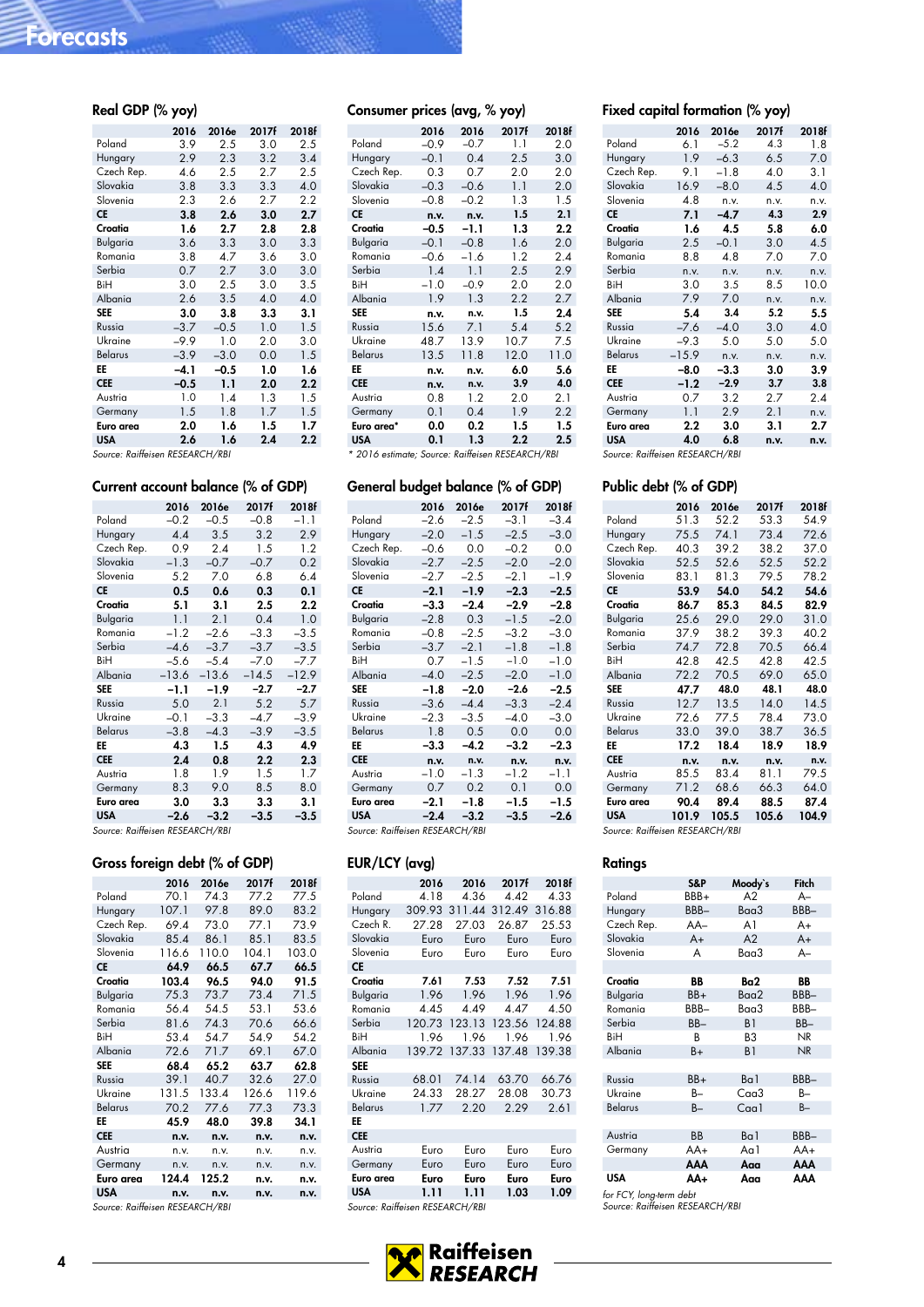# <span id="page-4-0"></span>2017 – the year of opportunities to be seized

Economic growth in 2016 exceeded even the most optimistic expectations. Croatia finally caught up with the recovery dynamics of its CEE peers, and these positive developments are expected to continue over 2017. The biggest positive impact will come from domestic demand, primarily from household consumption and investments, both public and private. These GDP components will be positively influenced by the new tax reform that passed through the parliamentary procedure in Q4 2016. The aim was to create a stable, simple, and sustainable tax system, reducing the tax burden on entrepreneurs and households at the same time. In addition to alleviating the tax burden the reform increases the potential GDP growth. The cost of the tax reform in terms of lower budget revenues is expected to be compensated through higher consumption and investments. Beside the elimination of certain exemptions, the reduction will spur consumer optimism, while the alleviation of the tax burden from entrepreneurs will enhance their competitiveness. Based on subdued inflation and the expectation that the year 2017 could bring another excellent tourist season, we project that household consumption will continue the growth trend seen in 2016. The importance of tourism is reflected in the structure of accommodation, where the share of private accommodation is significant. According to our expectations, tourism will continue to generate investments. Amid the start of a positive business cycle, investments have gained momentum also from the improved utilisation of EU funds. The latter pertains to both private and public investments. The expected strengthening of domestic demand and the relatively strong growth in exports of services (primarily tourism) entails stronger growth of imports of goods. Therefore, we expect a slightly negative effect of net foreign demand. In this context, the low competitiveness of the Croatian real sector (industry) and the consequently high import dependence comes to the foreground. Actually, despite the positive changes and the fact that Croatian companies (especially SMEs) turned to foreign markets, the exports of goods and their importance in Croatia remain too minor and weak to be a serious growth driver. Moreover, it clearly emphasises the structural problems of the local market. In addition to strengthening the rule of law, the problem of the large public systems should be the key issues that the government has to tackle in the first year of their mandate. Amid much improved fiscal indicators, in 2017 the government has a chance to make economic growth stable and sustainable. Despite the realistic appearance of the revenue side of the budget for the three-year period from 2017 to 2019, the chance to reduce and structurally change the expenditures was again squandered. Namely, the significant pressures of different budget users increase the risk of further expenditure growth and also the risk of postponement of the necessary measures. Therefore, our assessment of the deficit in the state budget remains more conservative compared with the government's forecasts but still sufficient to achieve a primary surplus and slowly reduce public debt.

The year 2017 is probably the last year of lower interest rates in the European market. Amid subdued inflation and modest recovery rates, the ECB, as well as the CNB, are most likely to continue their expansive monetary policies. The exit strategy, however, which is expected to start in 2018 at the latest, remains a bit of a mystery. It is the point when financing costs are expected to grow, impacting the countries with the worst fundamentals that failed to use the period of ample liquidity and low interest rates to adjust and make positive changes.

#### Zrinka Živković Matijević



### Real GDP (% yoy)



Travel receipts (tourism)



Sources: CNB, Economic RESEARCH/RBA

### Transactions with the EU budget

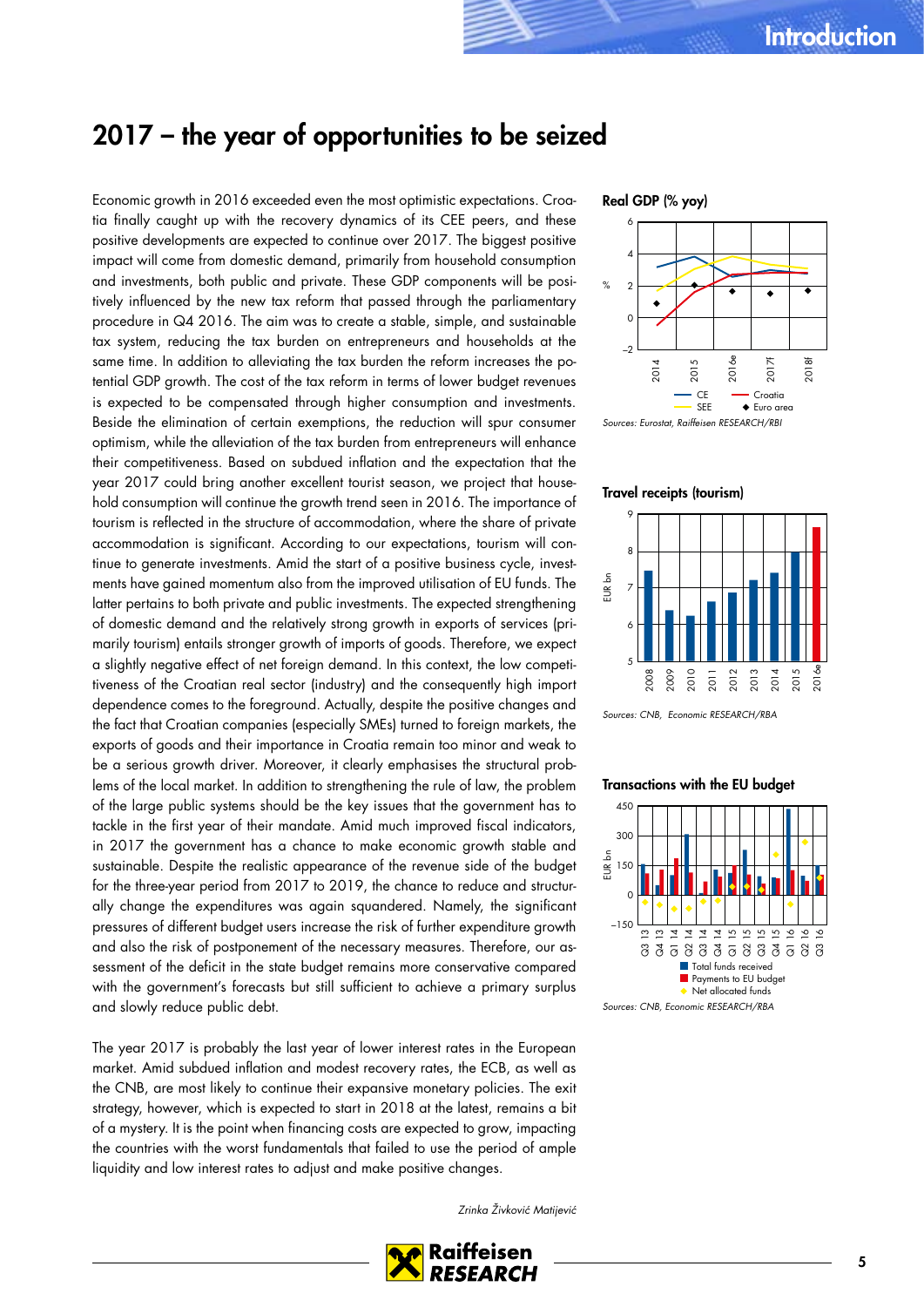# <span id="page-5-0"></span>Growth propelled by domestic demand

- **Personal consumption and investment continue to grow**
- High import dependence diminishes positive impact of goods and services exports



Sources: Eurostat, Raiffeisen RESEARCH/RBI

Consumer sentiment indicators







\*new methodology as of Jan 2015 (series broken) Sources: CBS, CPII, Economic RESEARCH/RBA

After the better-than-expected GDP growth in the period from January to September the first high-frequency indicators show a continuation of economic growth again in the last quarter of 2016. As a result, we expect real annual growth over the last year to reach 2.7%. A healthy growth of personal consumption is also reflected in the data on real retail turnover and growing consumer optimism. Consumer confidence, consumer expectations and consumer sentiment index neared the levels before the big recession. The more positive outlook of households is surely based on two key factors: extended tourist season and taxation changes. The latter already in the first month of the year alleviated the burden from income so personal consumption in 2017 will again be propelled by the relatively high growth of real salaries given that inflation is expected to remain quite subdued. Due to expectations of a prolonged tourist season, but also its excellent results, we expect that the largest component of gross domestic product, personal consumption will have a noticeably positive effect on GDP throughout 2017. While this model reminds of pre-crisis period it is noteworthy that the new household borrowing cycle is still in its infancy given that loan demand is recovering slowly. The years-long household deleveraging neared its end, but 2017 is expected to bring about only a modest demand for loans. Therefore, a more substantial growth in personal consumption induced by borrowing is not to be expected. Namely, household indebtedness remains high (35% of GDP), with the weak labour market remaining a limiting factor (especially for long-term borrowing). Labour market trends are not encouraging in terms of creditworthy debtors (due to modest employment growth), while the expected growth of average creditworthiness (based on salary growth) currently indicates only a mild growth in demand for loans in the household segment.

Seemingly, the labour market is improving. According to our expectations, the year-on-year employment growth, i.e. the growth of the number of insured persons with the CPIA, at the rate of above 1.5% is expected to continue in 2017. At the same time, the average Labour Force Survey unemployment rate, including the usual seasonal fluctuations, should decline from the estimated 13.6% to 12.5%. Nevertheless, the known structural weaknesses of the labour market, such as the mismatch between supply and demand, low level of employment and activity, have still not been addressed. In addition, Croatia is faced with accelerating emigration of the working age population. Should these trends continue in the mid and long term they will be connected with a series of negative consequences and will diminish the growth potential.

Although at a slower pace, the continuation of the growth in GFCF continued in the second half of 2016 is encouraging. Investments gained momentum through EU funds so our projections indicate that they will be one of the key growth factors this year. According to the latest data, net funds received and net funds allocated to ultimate beneficiaries of EU funds have grown, nearing 1% of GDP in 2016. The potential for utilising EU funds is seen both in the private and the public sector. It is noteworthy that local elections are due in 2017, which normally means stronger investments from public funds.

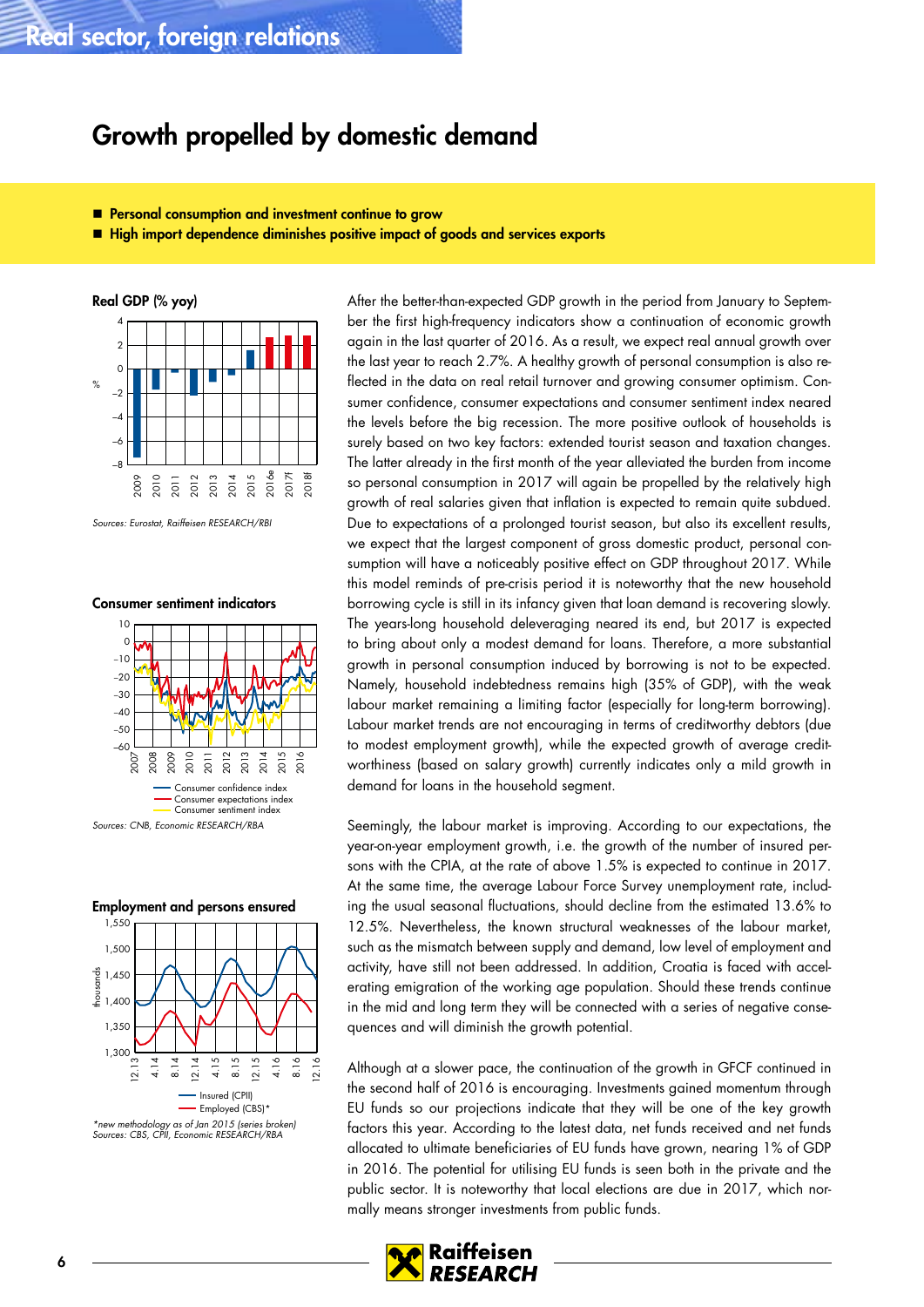This growth in domestic demand is bound to increase the imports of goods. Its higher volume will also be a result of the contribution made by the expected growth in the prices of energy and food products. This will greatly diminish the positive effect of the exports of goods and services. Therefore, despite the expected continuation in the growth of the exports of goods and services we expect the contribution of net foreign demand to be slightly negative. This will again bring the low competitiveness of Croatia's real sector (industry) and consequently high import dependence into the spotlight. Namely, despite positive changes and the fact that Croatian companies (especially SMEs turned to foreign markets), the export of goods and services and its significance remains small and insufficient to spur growth. Moreover, it clearly stresses the problems of the local market, which are primarily structural in nature. They include an expensive and inefficient public administration whose frequent changes of regulations hinder the functioning of the market economy. In other words, increasing competitiveness solely by reducing the tax burden will not suffice. In order to ensure stronger and also more sustainable growth the government will need to reach for long-postponed reforms. This is clearly indicated by competitiveness indicators which remained unchanged over time or even deteriorated (health care, primary education and innovation). Finally, government consumption is expected to rise as can be understood from the adopted 2017 Budget.

On the supply side, growth is expected to continue especially in activities closely related to tourism and trade. A modest recovery is expected in construction as well, while manufacturing, after having slowed down in Q3 is expected to see slightly stronger annual growth rates. Paired with the projected growth in Croatia's most important trading partners, the upward cycle in manufacturing will continue throughout 2017.

The risks for the realisation of the expected economic growth at the real rate of 2.8% in 2017 are balanced. Positive risks come from the higher impact of the tax reform on consumer spending and possible noticeable improvement of the business climate which would together with the alleviation of the taxation burden from corporates encourage entrepreneurs to invest and hire workers.

As for short-term negative risks, there is the possibility of a slowdown in the recovery of our main trading partners and the great exposure to tourism, which in case of any incidents may greatly deteriorate and jeopardise recovery. Namely, the materialisation of negative risks would directly lead to a decline in the export of services, personal consumption and consequently to much lower budget revenues.

In order to achieve long-term sustainability and stability, as well as an increase in the potential growth rate, it is necessary to implement the widely known measures aimed at improving the investment climate, reform public systems, strengthen the rule of law and increase the efficiency of the public administration. Otherwise, changes in the external environment will push Croatia back to stagnation and comparable falling behind the rest of Europe.

External vulnerability continued decreasing in Q3 through the fall in gross external debt and stable surplus in the balance of payments current account.



Sources: CBS, Raiffeisen RESEARCH

### Retail trade, real annual changes



Sources: CNB, Economic RESEARCH/RBA





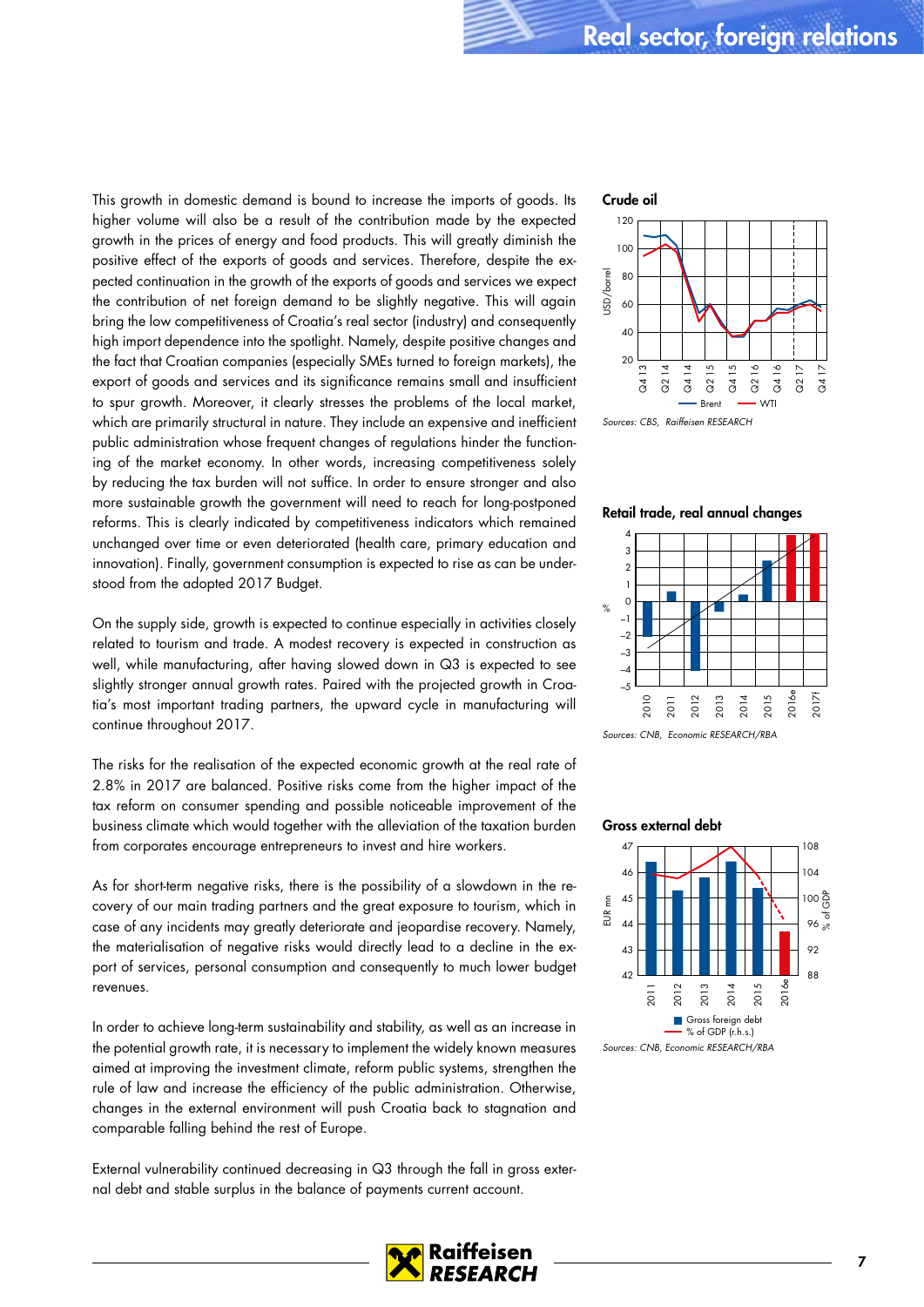### Working capital and investment loans to non-financial corporations





\* yellow implies impact of mandatory CHF conversion Sources: CNB, Economic RESEARCH/RBA

The fall of gross external debt to below 95% of GDP was, in addition to the growth of the economy, a result of the deleveraging by all sectors towards their foreign creditors, especially by the government and financial institutions, more precisely by banks. The below 100%-level was last recorded in Q3 2009. While the government postponed the issue of its Eurobond in the spring, banks have deleveraged due to relatively cheaper domestic deposits, high liquidity and still modest demand for loans. Further, much more favourable conditions in the domestic market have motivated the corporate sector to substitute a share of debt to foreign creditors by borrowing domestically. Historically, corporates preferred borrowing in euros due to lower interest rates. However, the supply of loans in kuna offered by domestic banks had competition from foreign banks and other types of financial debt instruments. Therefore a half of total corporate debt is accounted for by direct borrowing abroad, which, of course, is denominated in foreign currency, predominantly euros. The supply of kuna loans at interest rates that can compete with borrowing in euros has contributed to a change in the currency structure of loans in domestic banks but also to a change in the trend of corporate borrowing. Due to the growth of kuna loans, borrowing aboard has decreased and borrowing with domestic banks increased. This trend is expected to continue and gain strength in 2017. Corporate demand for loans is expected to grow even more and gradually absorb surplus liquidity.

We expect the surplus in the balance of payments current account, even after the effects of the conversion of loans indexed to the Swiss franc (estimated at some 2% of GDP) have worn away, to remain at some 3% of GDP in 2016, trending down to 2% throughout this year. The deterioration in the goods account, caused by the stronger growth of imports and better business results of foreign companies (which thus increase the expenses of the primary income account) will be softened by the expected increase in the surplus in the services account and higher income in the secondary income account where allocated funds received from EU funds are registered. Foreign currency inflow from tourism might exceed EUR 8.5bn at the 2016 level, which is nominally an all-time high, while in 2017 we expect positive trends to continue but at more moderate pace.

In the medium-term, interest expenses to non-residents have the potential to reduce amid high global liquidity, given the fact that possible refinancing over the next year is to be realised at historically low interest rates.

Zrinka Živković Matijević

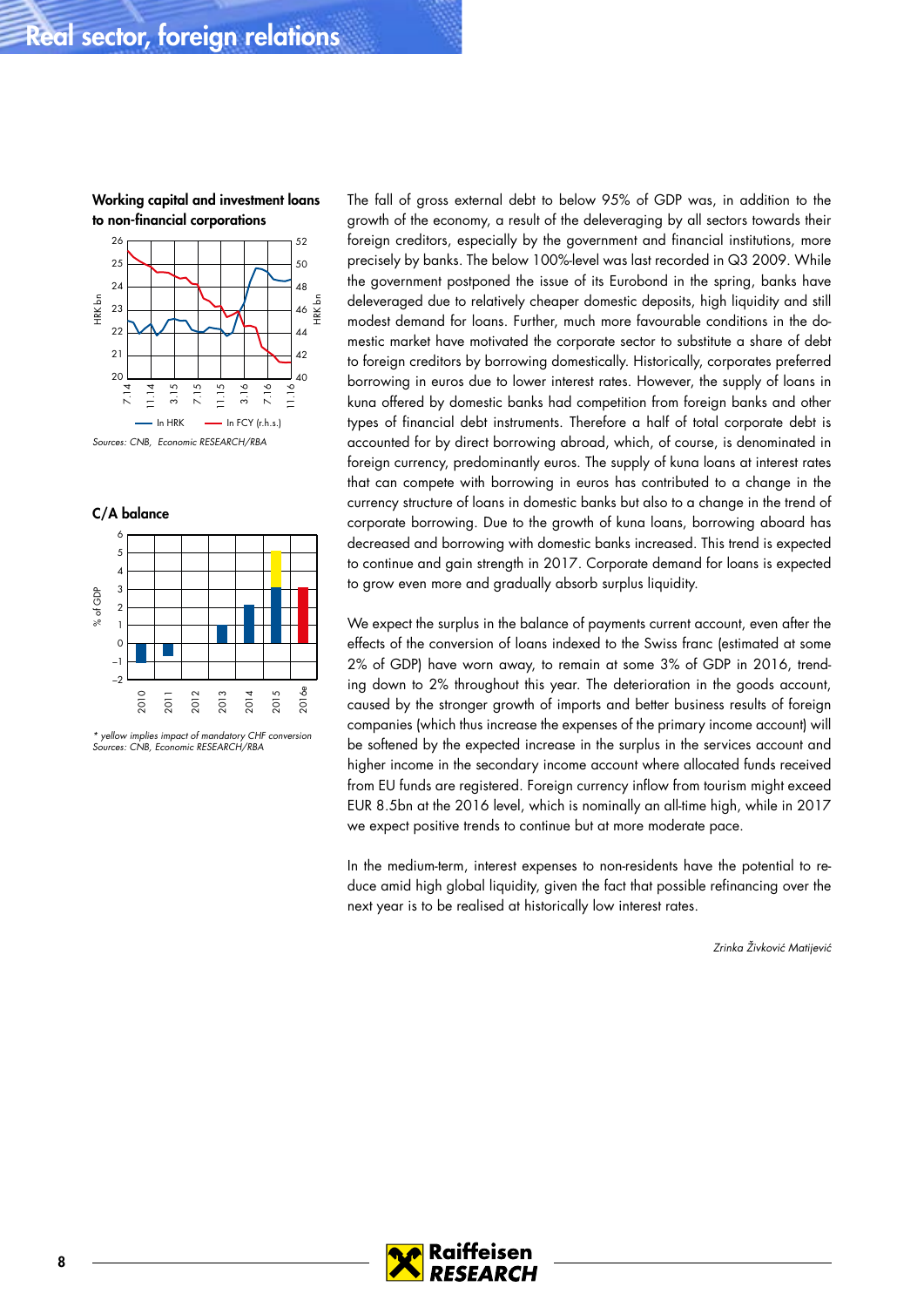# <span id="page-8-0"></span>Expectations from tax reform too high?

- **Fiscal indicators for 2016 better-than expected**
- 2017 Budget: no structural changes
- Constant fiscal risks in the year of record government debt maturities

Under the conditions of rising instability during the politically tumultuous 2016 during which Croatia counted as many as three PMs, the real sector of the economy on one side and the "frozen" public sector on the other proved to be the winning combination. At least in the short run.

Propelled by a record tourist season, ample excise duty and VAT revenues that poured into the budget accounted for the bulk of budget revenues. On the other hand, temporary financing and later on the legally restricted public spending during the period of a technical Government created a good foundation for the 2017 Budget. Namely, this led to the better-than-expected fiscal consolidation reflected in a substantial deficit reduction which consequently also contributed to the decrease in public debt that went down to HRK 289bn at the end of Q316. Since economic growth accelerated to 2.9% in this period (reaching the highest real growth rate since Q208), public debt as a share of GDP decreased to below 85%. Due to the currency structure, the HRK strengthening additionally contributed to the decline in indebtedness so the awaited data for the end of 2016 will surely show a decline in public debt as a share of GDP, for the first time after six consecutive years.

Although the snap parliamentary elections left relatively little time to propose the 2017 Budget, the focus of the fiscal policy to be pursued by the new Government has been set on the tax reform that had been prepared much earlier. Pressed by time in December of last year, the Croatian Parliament adopted a whole array of regulations with a significant majority of votes, thus regulating the new tax reform and subsequently adopting the state budget for the upcoming three-year period. Within the framework of the forecasted economic growth at real rates exceeding 3% in the period 2017–2019 the Government envisaged a gradual reduction of the fiscal deficit to below 1% of GDP by the end of the projection period. However, below the surface of the main assumptions it is evident that this expectation of a deficit reduction relies heavily on the forecasted economic growth that is expected to be strongly influence by the tax reform<sup>1</sup>. Although the business community, as well as the greater public greeted the alleviation of the tax burden aimed at increasing income and profit, the risk for the expected GDP growth (and thus the associated tax income) arise from the partial failure to channel the freed income and/or profit into consumption or investments. While higher investment stimulus spurred by better utilisation of EU funds is encouraging, personal consumption (spurred by tax changes) has been hailed as the main driver of domestic demand in the medium term. The additional risk regarding the desired growth comes from net foreign demand which has been, during the entire projection period, warning of the heavy reliance of Croatia's economy on import.

Therefore, the proposed fiscal adjustment aimed at reducing the budget deficit, which should find its main foothold in the expected GDP growth reminds of the

1 The Government assessed the multiplicative effect of the tax reform at 0.5% of GDP.

### Consolidated General Government (ESA2010)



### Total tax receipts, as % of GDP\*



Sources: Eurostat, Economic RESEARCH/RBA

#### Expenses on interests\*



\* Central Gov't budget Sources: MoF, Economic RESEARCH/RBA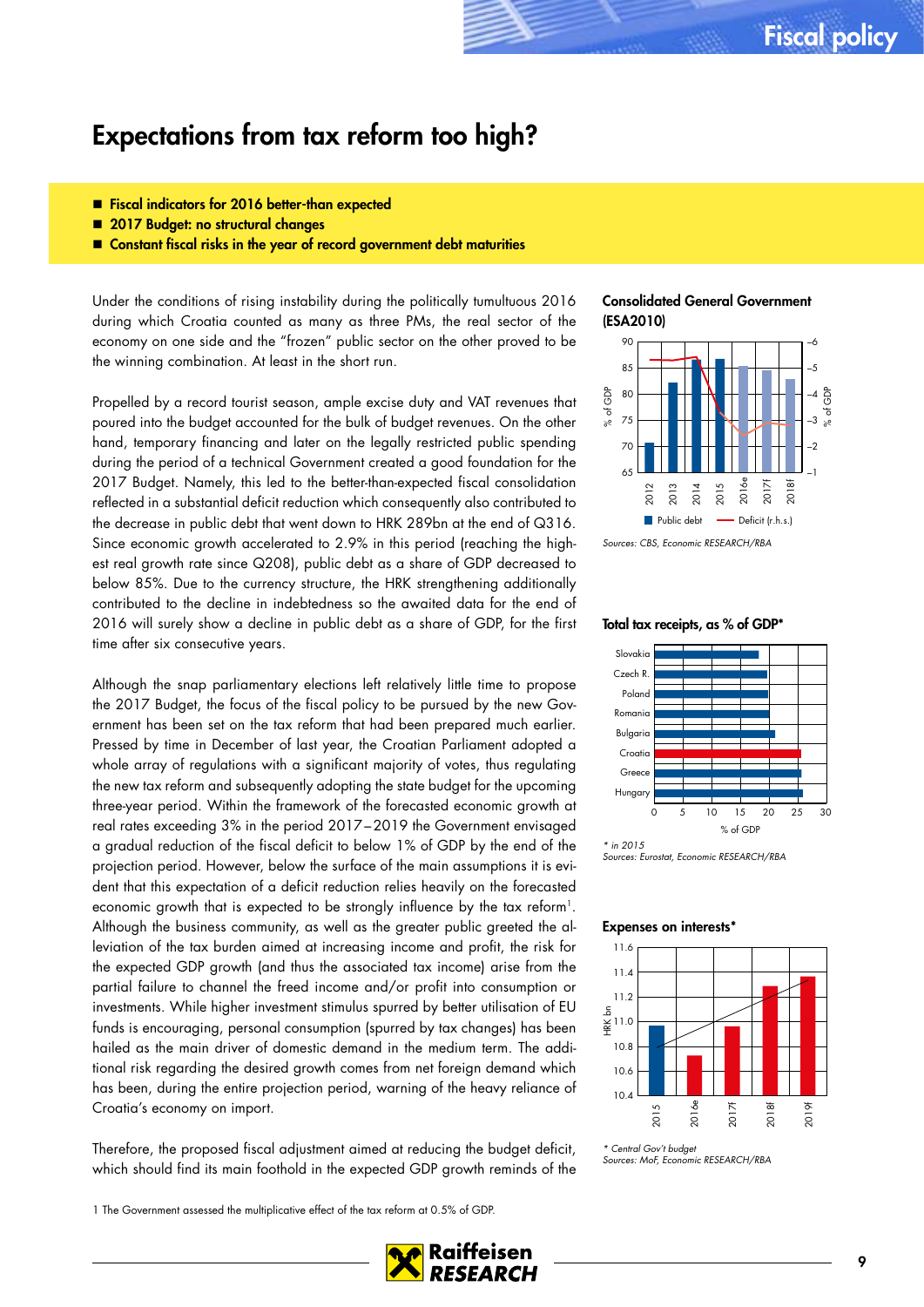# Fiscal policy

Consolidated Central Government revenues I–IX 2016\*



<sup>\*</sup> GFS 2010 metodology Sources: MoF, Economic RESEARCH/RBA





\* GFS 2010 metodology Sources: MoF, Economic RESEARCH/RBA



Consolidated General Gov't balance, as % of GDP

scenarios we have already seen and in which the projected economic recovery was an alternative to the necessary structural changes. The later is confirmed by the expenditure items of the state budget which reflect the already familiar rigid structure dominated by expenditures for social benefits, employees and interest rates. Taking into account the unwavering demographic trends (additionally exacerbated by strong outflow of working-age population), fiscal risks pertaining to the sustainability of social expenditures have been gaining strength, especially in the segment of expenditures on pensions and health care. Namely, this year alone is expected to see an increase in the total number of pension beneficiaries by some 5000, which added to the costs of pension adjustments results in a relatively strong increase of total expenses on pensions which are about to exceed HRK 37bn on an annual level (accounting for a third of the overall budget expenditures).

Even with greater political awareness concerning the problem of depopulation and demographic dispersal (which is currently reflected in several different channels striving to support demographic revival), population ageing and uninterrupted decline in the share of the working-age population creates considerable pressure on the sustainability of public finances in the medium and long-term. The outflow of the young, working-age population is a consequence not only of the open EU market (with a rising need for specialised highly-educated employees) but also of the period of years-long recession which was not used to carry out the key economic structural changes. In this context, the risks that arise from the missed opportunities to turnaround the fiscal policy toward reducing unproductive expenditures aiming at the rationalisation of the public bureaucracy and freeing more space for the private sector have been gaining strength. Although increased reliance on EU funds is welcome, procedural risk in this segment should not be ignored.

In the meantime, the pressure from the union of Croatia's public sector workers to increase the basic salary resulted in a new blow to government expenditures on employees which, in line with this year's budget plan, went up by HRK 700m (+2.7%). However, the agreed gradual increase by 6% on three occasions in 2017 renders it almost certain that the budget will need to come up with the difference in funds, according to the latest agreement with the unions, as compared to the initially budgeted figures for this year.

In addition, arrears in the health care sector over the upcoming period will represent a burden for Croatia's public finances (reflecting not only more expensive health care services but also the unfavourable structure of the system's beneficiaries paired with the still weak private sector). At the same time, in view of the upcoming local elections it is unlikely that the growing appetite of different budget users will remain unsatisfied. Accordingly, our projections for this fiscal year are much more conservative. With the annual interest expenses reaching HRK 11bn Croatia's state treasury will this year be faced with exceptionally high liabilities arising from the matured government debt. Last year's consolidation has, in a way, already been awarded by the S&P (that revised its outlook for Croatia's sovereign credit rating from negative to stable). However, for its credit rating to re-enter the investment grade it is necessary to carry out the reform of the public system.

Tomislava Ujević



Sources: Raiffeisen RESEARCH/RBI, Economic RESEARCH/RBA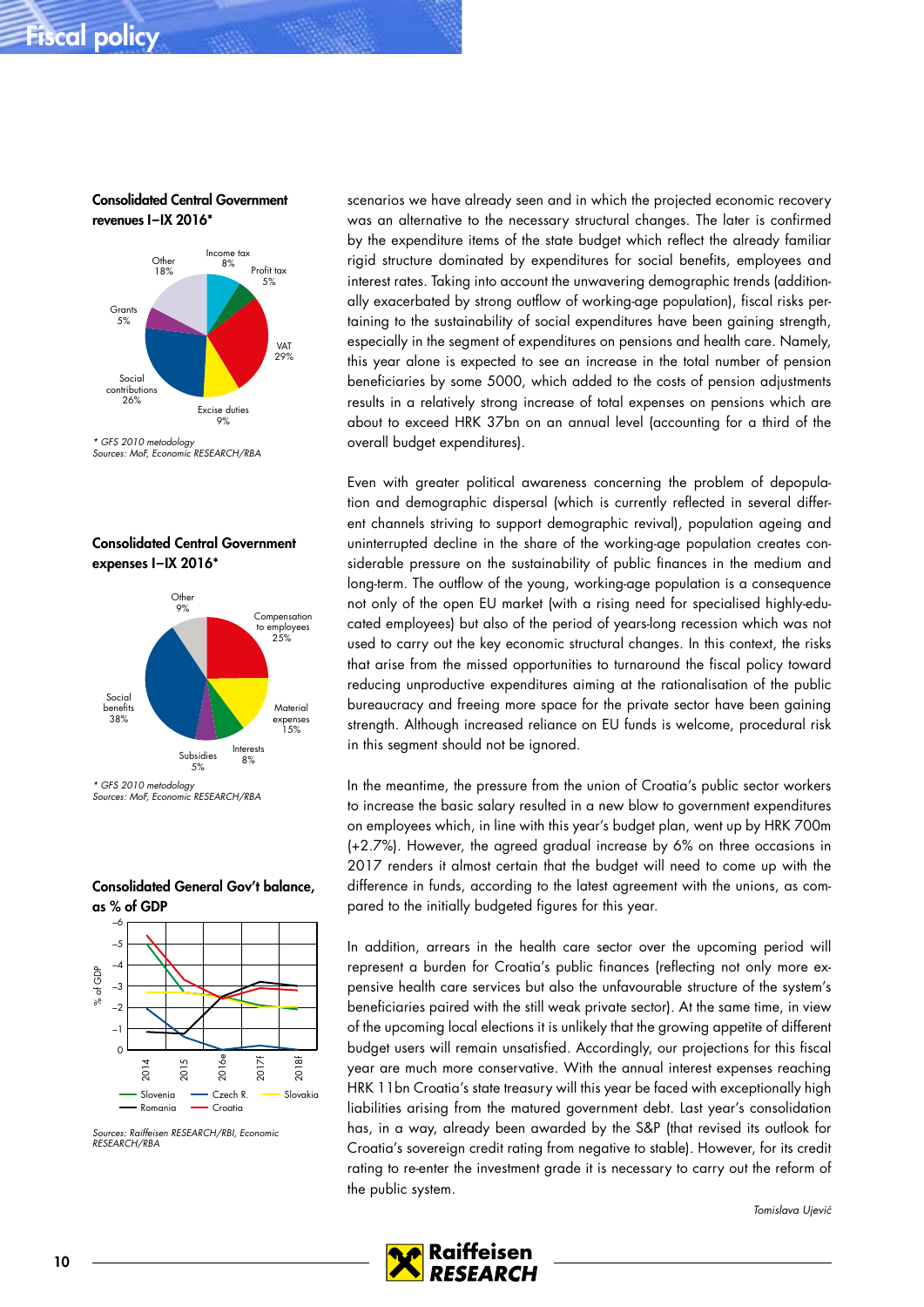# <span id="page-10-0"></span>The year of large maturities

- Credit outlook upgraded to stable
- Yields remain at low levels

Political stability, stronger-than-expected economic growth and favourable fiscal metrics confirmed our expectations regarding the improvement of the credit outlook when in the mid of December 2016 the S&P changed Croatia's outlook from negative to stable. However, the country's credit rating remains two levels below investment level and its risk premium above that of its CEE peers. This clearly reflects investor caution and the fact that restoring investor confidence and a rating upgrade require much effort and strongly depend on solid and successful implementation of comprehensive reforms.

Last year's postponed issue of a government bond in the international market contributed to noticeable changes in the financing structure of government debt. According to the latest data for the end of Q3, the foreign component of public debt fell at the monthly and annual level, while the parallel growth of the domestic public debt received support from the improved borrowing conditions in the domestic financial market. The already high liquidity received additional boost from the central bank's expansionary measures thus continued to create additional downward pressure on borrowing costs and also on the longer end of the government bonds' yield curve.

The year ahead will not be an easy one in terms of liabilities due: HRK 18.4bn, maturing under issued government securities and HRK 8.9bn required for the repayment of the principal under received loans. Gross financing needs (including short term debt) in 2017 exceed 17% of the estimated GDP. Therefore, we expect the government to assume a more active role in the primary capital market, both domestic and international. A pure kuna issue, worth HRK 5.5bn falls due already in February. In a shallow market, i.e. when securities in the domestic market are scarce, we expect the government to feed the hunger of large local market participants (primarily compulsory pension funds) for pure kuna issues. An issue denominated in domestic currency is also in the interest of banks given the upcoming application of European Regulation on prudential requirements for credit institutions and investment firms<sup>1</sup> that brings changes in terms of risk weighting and exposure limitation given the foreign currency exposure to the government.

On the other side, after the Brexit and the unexpected win of Donald Trump in the US presidential elections, the global market started the New Year in a relatively peaceful tone. The quiet period in the global market and an improvement in the credit outlook make the government's issue in the international market seem like a good opportunity. Early in April, the principal, worth USD 1.5bn, of a bond issued in 2013 falls due. In case the Government decide to tap the international market it will be the first government Eurobond issue in two years. Given that the ECB announced a continuation of its unconventional policy, and that the Fed announced the raising of its interest rates, market situation and expectations speak

1 Regulation (EU) No 575/2013 of the European Parliament and the Market of 26 June 2013 on prudential requirements for credit institutions and investment firms and amending Regulation (EU) No 648/2012 (Official Journal EU L 176/2013).

Governement debt maturity



Sources: Bloomberg, Economic RESEARCH/RBA

### Croatian government bonds yields (HRK)



Sources: Bloomberg, Economic RESEARCH/RBA

### 1-Y HRK T-bills yield



Sources: MoF, Economic RESEARCH/RBA

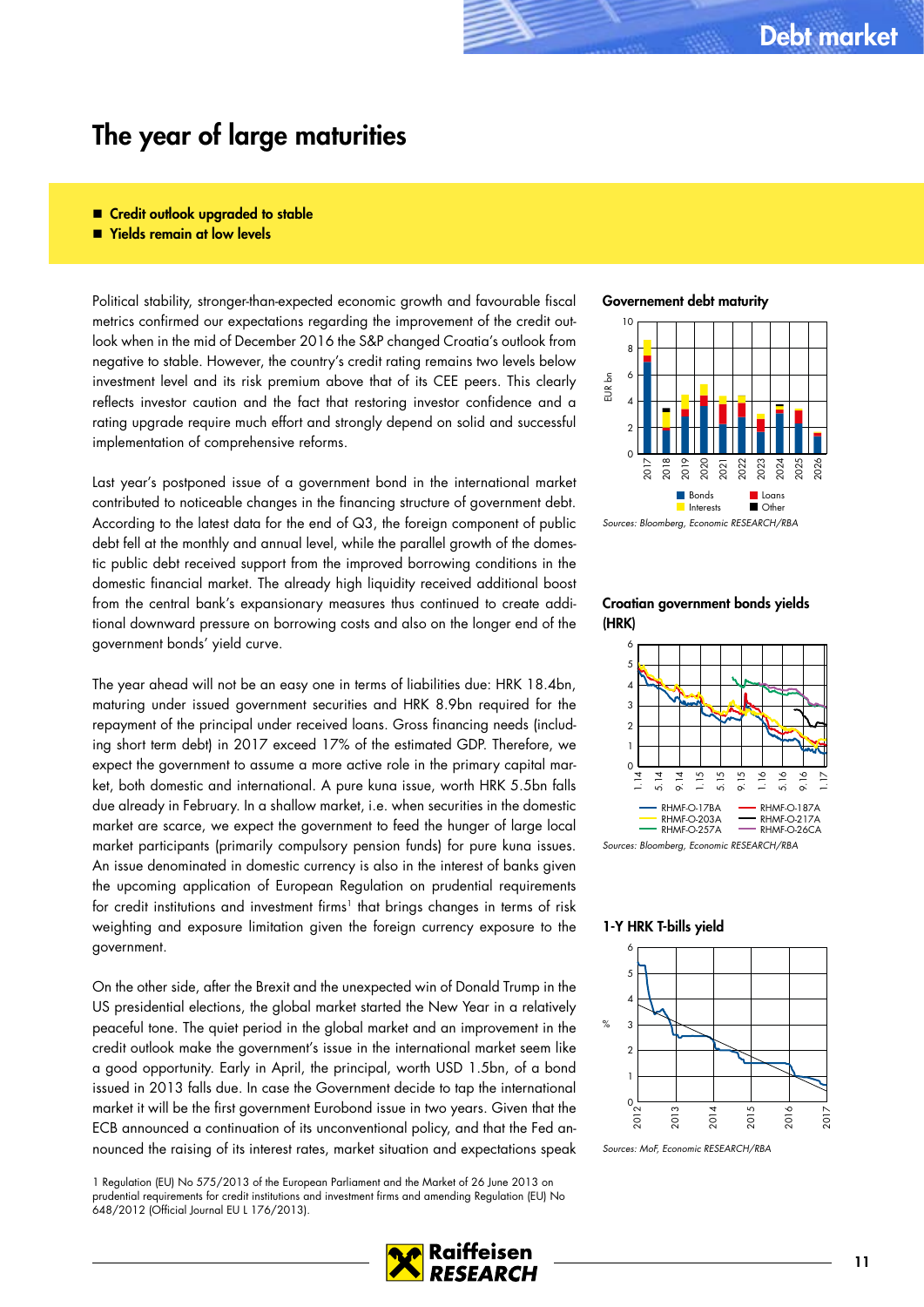# Debt market

Governement bond issues 2,500 3,000



S&P sovereign credit rating 2008/2016\*



Sources: Eurostat, Economic RESEARCH/RBA

of a likely issue in the European market.

Bond prices in the secondary market might remain relatively high in this year's first half, and yields low, additionally supported by ample liquidity in the system. The historic lows of yields on T-bills and their uninterrupted downward tendency continue to direct investors towards shorter kuna maturities of government bonds. In the current market conditions they represent a more attractive form of investment than T-bills. The CNB's continued expansive monetary policy will again pressure interest rates in the money market so an upward change in yields of short-term debt securities in 2017 would be hard to expect.

The stable growth of demand for long-term kuna bonds and the ever present shortage of long-term securities paired with improved economic fundamentals are expected to exert pressure on the longer end of the kuna curve in the first half of 2017. This is supported by the continuation of CNB's long-term structural operations. Under the assumption of unchanged market condition, but increased inflationary pressures, the expected withdrawal of liquidity from the system is to be expected at the very end of the year when yields could also registered a slight upward shift.

Croatian Eurobonds continued following in the path of bonds from the CEE region. Again this year, ample liquidity in the European markets, as a consequence of the expansionary monetary policy pursued by the ECB with historically low yields will continue to positively affect developments relating to CEE bonds which will reflect itself in the movements of Croatian issues.

Elizabeta Sabolek Resanović

| <b>Bond</b> | Currency   | Volume<br>(mn) |          | Maturity Coupon (%) | YtM (ask, %) | Spread to<br><b>Bund</b> | Spread to<br><b>EUROSWAP</b> | YtM $(ask, %)$ | YtM $(ask, %)$ | YtM $(ask, %)$ |
|-------------|------------|----------------|----------|---------------------|--------------|--------------------------|------------------------------|----------------|----------------|----------------|
|             |            |                |          |                     | 16.1.17      | 16.1.17                  | 16.1.17                      | 30.9.16        | 30.6.16        | 31.12.15       |
| RHMF-O-19BA | EUR*       | 1,000          | 29.11.19 | 5.375               | 1.05         | 198                      | 139                          | 0.94           | 1.63           | 2.44           |
| RHMF-O-203E | $EUR*$     | 1,000          | 5.3.20   | 6.500               | 1.15         | 207                      | 148                          | 1.01           | 1.63           | 2.49           |
| RHMF-O-227E | EUR*       | 1.000          | 22.7.22  | 6.500               | 2.25         | 279                      | 227                          | 2.63           | 3.22           | 3.49           |
| RHMF-O-247E | EUR*       | 1,400          | 10.7.24  | 5.750               | 2.61         | 290                      | 148                          | 2.96           | 3.37           | 3.81           |
| RHMF-O-172A | <b>HRK</b> | 5,500          | 8.2.17   | 4.750               | 1.65         | $\overline{\phantom{m}}$ | $\overline{\phantom{0}}$     | 0.29           | 0.68           | 1.63           |
| RHMF-O-17BA | <b>HRK</b> | 4.000          | 25.11.17 | 6.250               | 0.63         | $\qquad \qquad$          | $\qquad \qquad -$            | 0.67           | 1.19           | 1.97           |
| RHMF-O-187A | <b>HRK</b> | 6.000          | 10.7.18  | 5.250               | 0.89         |                          | $\overline{\phantom{0}}$     | 1.18           | 1.64           | 2.23           |
| RHMF-O-203A | <b>HRK</b> | 5,000          | 5.3.20   | 6.750               | 1.49         | $\qquad \qquad -$        | $\qquad \qquad -$            | 1.62           | 2.13           | 2.73           |
| RHMF-O-217A | <b>HRK</b> | 6.000          | 8.7.21   | 2.750               | 1.93         |                          |                              | 2.00           |                |                |
| RHMF-O-257A | <b>HRK</b> | 6.000          | 9.7.25   | 4.500               | 2.82         | $\qquad \qquad$          | $\qquad \qquad -$            | 3.12           | 3.53           | 3.87           |
| RHMF-O-26CA | <b>HRK</b> | 10.000         | 14.12.26 | 4.250               | 2.79         |                          |                              | 3.21           | 3.74           | 3.99           |

### Government bonds in domestic market

\* indexed to euro; secondary trading, interest and principal payment mid rate of CNB on trading day or maturity day Sources: MoF, ZSE, Bloomberg, Economic RESEARCH/RBA

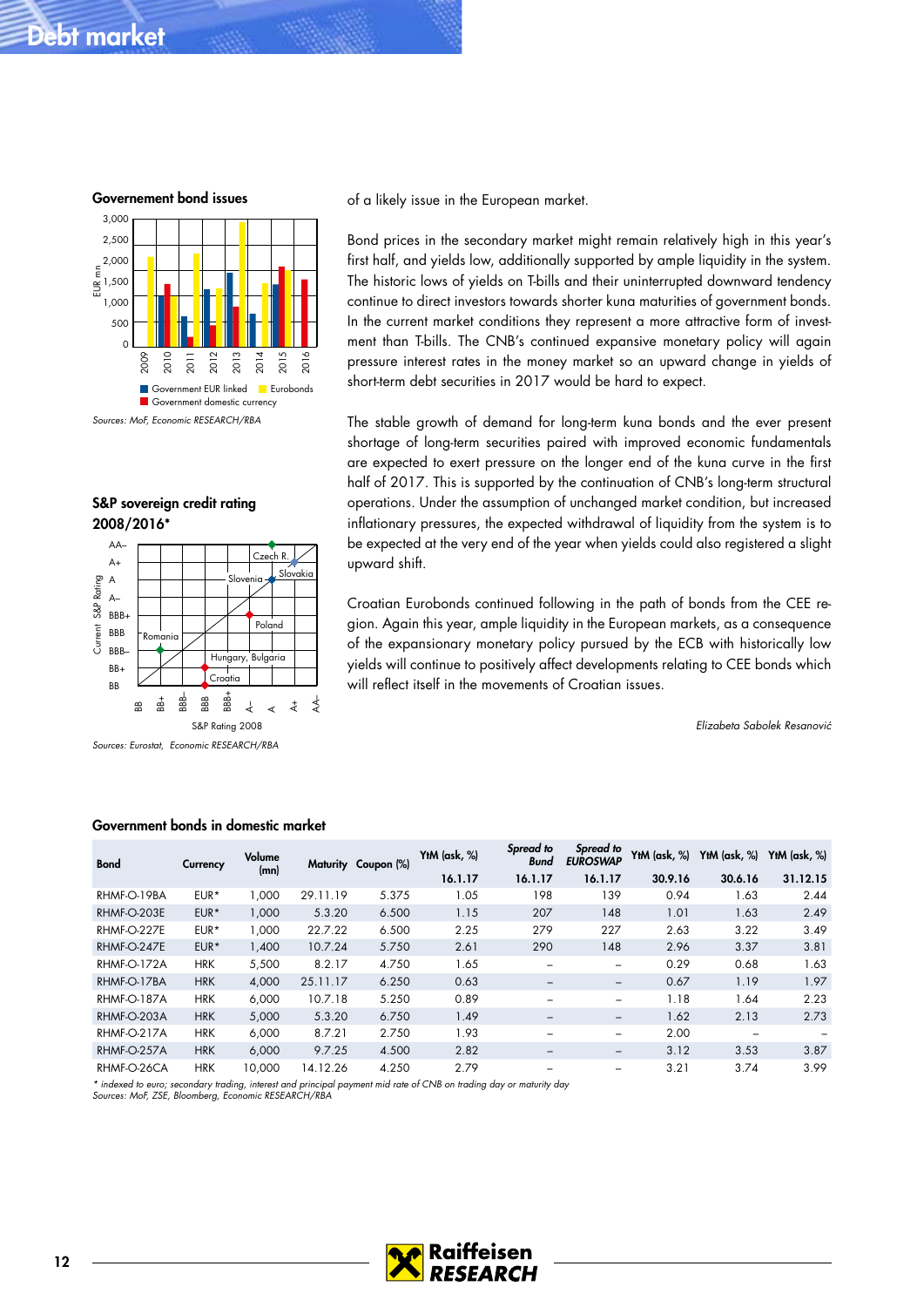# <span id="page-12-0"></span>HRK strenghtening boosted by improved fundamentals

- **Expansive monetary policy continues paired with stable EUR/HRK**
- Return of the positive inflation rates

The weakening of the kuna against the euro characteristic for the last quarter of the year was less intensive compared to the previous periods. In the observed period, the exchange rate was exceptionally stable with a rising tendency of the domestic currency. Consequently, the CNB intervened three times in the FX market by purchasing foreign currency worth EUR 785m from commercial banks. As a result the central bank created liquidity in the amount of HRK 5.9bn. The movements of the exchange rate were relatively modest so the EUR/HRK was again at the end of the year lower than in the same period over the past four years. The strengthening of demand for the kuna in the last quarter was related to the extension of the tourist season, holiday spending but also solid economic fundamentals.

Slight depreciation pressures on the kuna paired with increased trading volumes marked the first weeks of 2017. They were caused primarily by corporate and bank demand for foreign currency thus the EUR/HRK exceeded the level of 7.58 for the first time in almost ten months. The settlement of liabilities arising from the imports of goods and services and the consequent demand for foreign currency paired with ample kuna liquidity and low interest rates do not allow room for the HRK strengthening in longer period. The demand of euros in the Q1 17 should also be spurred by the expected higher payments of dividends to non-residents as compared to the previous year. On the other hand, domestic currency will continue to be supported by the healthy surplus in the balance of payments current account, by reduced fiscal risks, inflow of foreign currency from tourism, the revival of investment activity, positive net foreign position of banks and the growing demand for HRK loans. This means that it is likely that the majority of the first quarter in the FX market will be marked by the EUR/HRK trading range between 7.52 and 7.58 with the majority of the trade being concluded at the mid-point of the range. It is possible to see a decline in the EUR/HRK exchange rate as the quarter nears its end due to expectations of stronger holiday demand for the kuna and the inflow of foreign exchange from the beginning of the low season. A possible government's Eurobond issue should not affect market developments because of the foreign liabilities that will have to be settled so the effect on foreign currency reserves will be relatively neutral. A domestic issue (most probably denominated in the HRK) would provide support to the kuna despite the ample liquidity continued to be ensured by the expansive monetary policy of the central bank. Without prejudice to its commitment of the EUR/HRK stability, the central bank announced that it would continue its expansive monetary policy via repo operations. According to initial expectations the amount of this-year's structural operations will be some HRK 0.5bn (a half of the last year's amount). Ample liquidity in the system continues to push down interest rates along the curve, with the absence of the negative impact on inflation. Although positive figures regarding the growth of consumer prices could be seen already in the first months of 2017, inflation will remain subdued. A spur to higher prices will come from the strengthening of imported inflationary pressures, primarily from the commodities market of crude oil and food raw materials, and might partly arise from the effects of the tax reform (growth of VAT on certain services and excise duties).

### Mid EUR/HRK, annual avg



Sources: CNB, Economic RESEARCH/RBA

#### FX interventions



Sources: CNB, Economic RESEARCH/RBA

### CPI, annual changes



Sources: CNB, Economic RESEARCH/RBA

Zrinka Živković Matijević

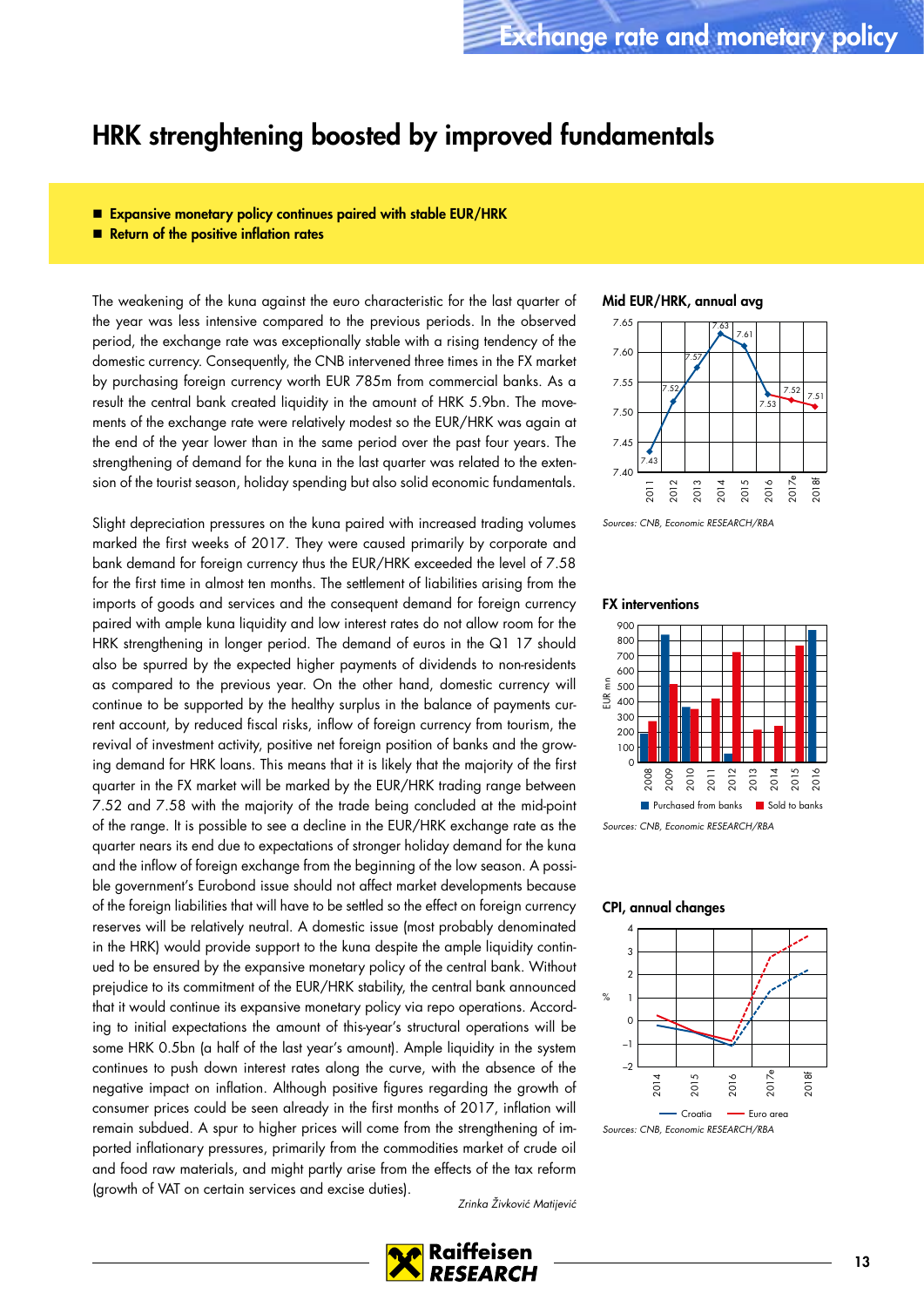# <span id="page-13-0"></span>Central banks policies

# Divergence between the leading central banks

- **Fed:** first steps towards interest rate normalisation
- ECB: bond purchase programme extended

Interest rates in eurozone, avg



SEARCH/RBA

German bonds, average yields



SEARCH/RBA

### Overview of USA rate forecasts, eop



Sources: Raiffeisen RESEARCH/RBI, Economic RE-SEARCH/RBA

At the meeting of the ECB's Governing Council held early in December, the ECB decided that its interest rates will remain unchanged and that it will continue its monthly asset purchase programme at EUR 80 billion until the end of March. The programme is intended to continue until the end of 2017 but with a gradual reduction of the monthly pace of purchase to EUR 60bn (starting from April this year). However, the ECB clearly stressed that if economic of financial conditions become less favourable the Governing Council intends to readjust its QE programme. In other words, an abrupt termination of the programme is not scheduled for the end of the year although its extension for a much longer period is also not expected. We expect that with continued economic growth and inflation nearing the target (strongly driven by the latest agreement by OPEC members regarding cuts to production quotas in the crude oil market), fundamentals registered at the end of this year might ultimately prove to be a good foundation for gradual tightening of the ECB's monetary policy. Apart from the mentioned economic criteria, there are several others indicating that after 2017 the time has come to soften the expansive character of the monetary policy currently pursued by the ECB. Primarily, one should take into account that the current combination of measures within the framework of monetary easing will become less effective over time, at the same time increasing the risk of possible negative impacts (asset price bubbles and rising debt levels). In addition, a longer extension of the asset purchase programme might lead to the problem of a scarcity of securities (primarily along the shorter end German yield curve). We also think that the ECB has no intention of taking over a dominant creditor role, which would ultimately reduce the effectiveness of the free market over the long run. Finally, one should not forget the fact that 2017 will be politically an exceptionally significant year given the upcoming presidential and parliamentary elections in the Netherlands, France, Germany (and possibly Italy). Therefore, taking all this into consideration, we think that in the first half of 2018 the ECB will opt for gradual tightening of its monetary policy, with the first interest rate hikes expected at the end of next year. However, 2017 will be marked by ample system liquidity and low interest rates holding Euribor at approximately current levels. Consequently, pressure on yields at the shorter end of German bonds will remain relatively weak. Nevertheless, rising expectations relating to inflation might, as the year nears its end, reflect themselves in the mild growth of yields on longer- term German issues.

On the other side of the Atlantic, the latest FOMC meeting, as expected, ended in the decision to raise the key interest rate by 0.25pp and announcement of accelerated increase dynamics over this year. However, given the Fed's caution thus far we stand by our expectations that interest rates will be increased twice in 2017 (perhaps the hike in March will be skipped). In the meantime, the beginning of the Trump presidency (who announced a more expansive fiscal policy) paired with market expectation of higher inflation rates and healthy US labour market indicators are expected to bring a continuation in the rise of yields on the US government bonds this year.

Tomislava Ujević

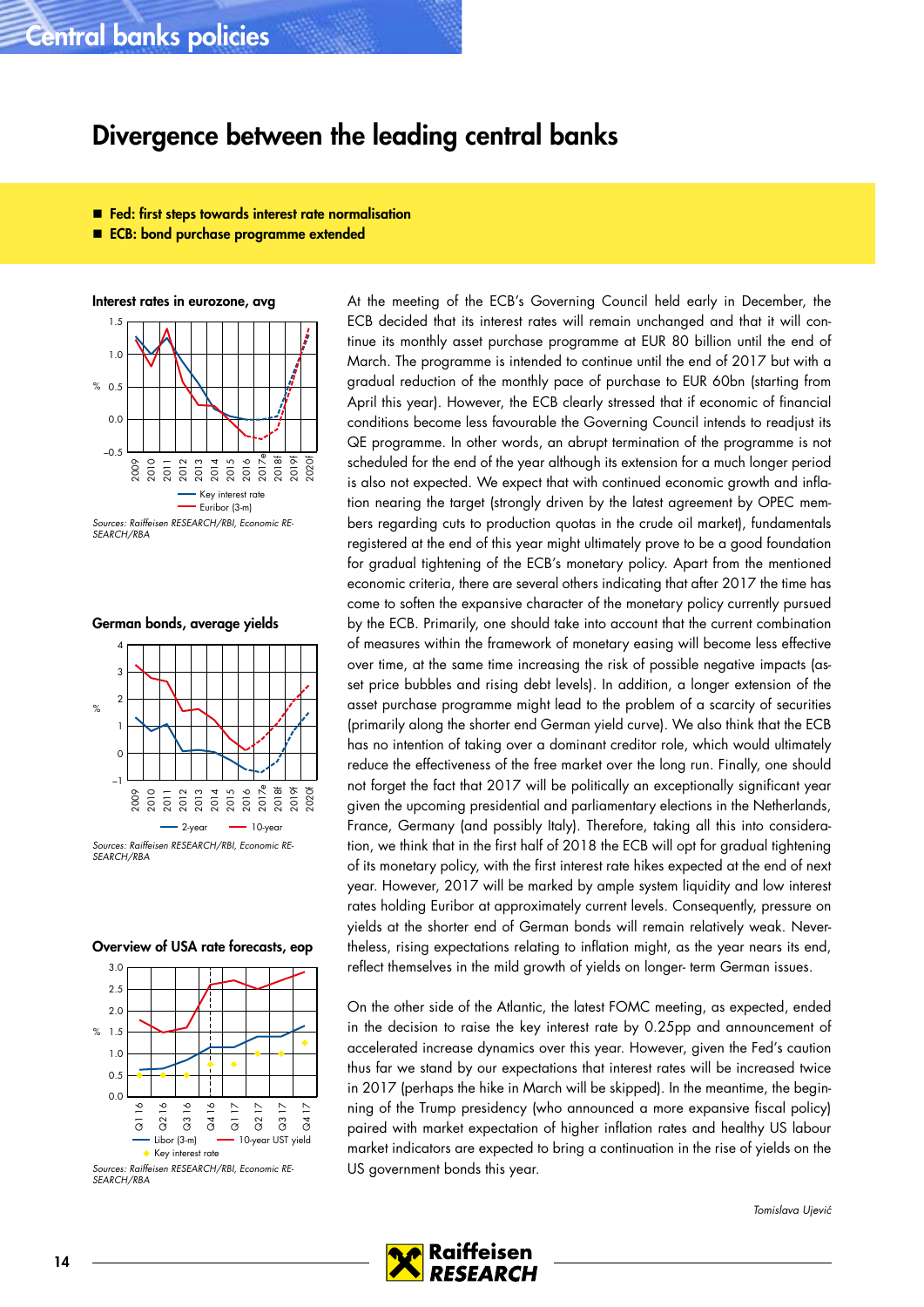# <span id="page-14-0"></span>Structural changes in demand spur credit growth

- Reduction of foreign currency loans accelerates bank deleveraging abroad
- **B** Share of non-performing in total loans declines
- Risk reduction increases bank profitability

The central bank's structural operations increased banks' long-term kuna sources of finance. Consequently, interest rates on banks' kuna loans reduced, while the positive interest differential of loans in euros vis-a-vis kuna loans melted away. The increase in the attractiveness of borrowing in kuna reflected itself on the currency structure of the loan demand. Demand for kuna loans in the corporate sector increased, while the demand for loans in euros decreased. Given that a half of the overall corporate debt pertains to direct borrowing abroad, the decline in demand for loans in euros reflected itself in the reduction of foreign indebtedness. The increase in the attractiveness of supply of kuna loans prompted corporates to start substituting their euro denominated debt with foreign creditors by kuna loans with domestic banks. As for the household sector, a conversion of loans in the Swiss franc into loans in euros was conducted in the H116. One of the consequences was the strengthening of aversion to currency risk which reflected itself in the reduction of demand for loans in euros. Therefore, although the overall amount of loans to households has stagnated, the share of kuna loans increased. We expect the currency structure of loans to continue changing throughout 2017. New loans are predominantly granted in kuna, so the share of kuna in total loans increases in accordance with the loan repayment maturity. In the past four years banks decreased their reliance on secondary sources of financing. Deposit growth paired with loan stagnation enabled them to use surplus liquidity to deleverage abroad. However, the fall in the share of foreign borrowing in total bank assets to below 10% indicates that the deleveraging process is close to its end. In addition to the observed trends in banks' balance sheets, 2017 is expected to bring about further growth of surplus liquidity. Given that the deleveraging of banks abroad neared its end we are expected to see central bank's interventions aimed at stabilising banks' currency structure. The strengthening of corporate demand for loans and stagnation of demand in the household sector should result in the rise of overall loans. However, the process of banks cleaning their balance sheets from NPLs had an opposite effect. The year 2017 is the year when the one-year period during which the write-off of receivables qualifies as a tax reduction enters into force. Therefore, we expect a greater influence of write-offs of receivables and sale of placements on overall loan figures. As a result, despite the increase in demand for loans in the corporate sector, total loans might even reduce. The cleaning up of banks' balance sheets might have a positive influence on the share of NPLs in total loans. Late in Q3 this ratio went down to below 15%. Should the activities in 2017 remain in line with expectations it might near 10%. The greatest room for improvement is found in the real-estate sector where the ratio on NPLs to total loans exceeds 50%. In 2016 banks increased their operating profitability to two digit levels. The increase in profit resulted from one-off gains from relaxing risk provisions after the reduction of the calculation basis in the process of CHF loan conversion and from the sale of bank shares to international card companies. There are no expected one-off gains that might positively affect bank operating results in 2017. The expected return on bank capital should range at levels average in the past years, i.e. within a band from 5% to 10%.

Loans – currency structure in %



# Debt investments in Croatian banks



### NPLs ratio, eop



Sources: CNB, Economic RESEARCH/RBA

Anton Starčević

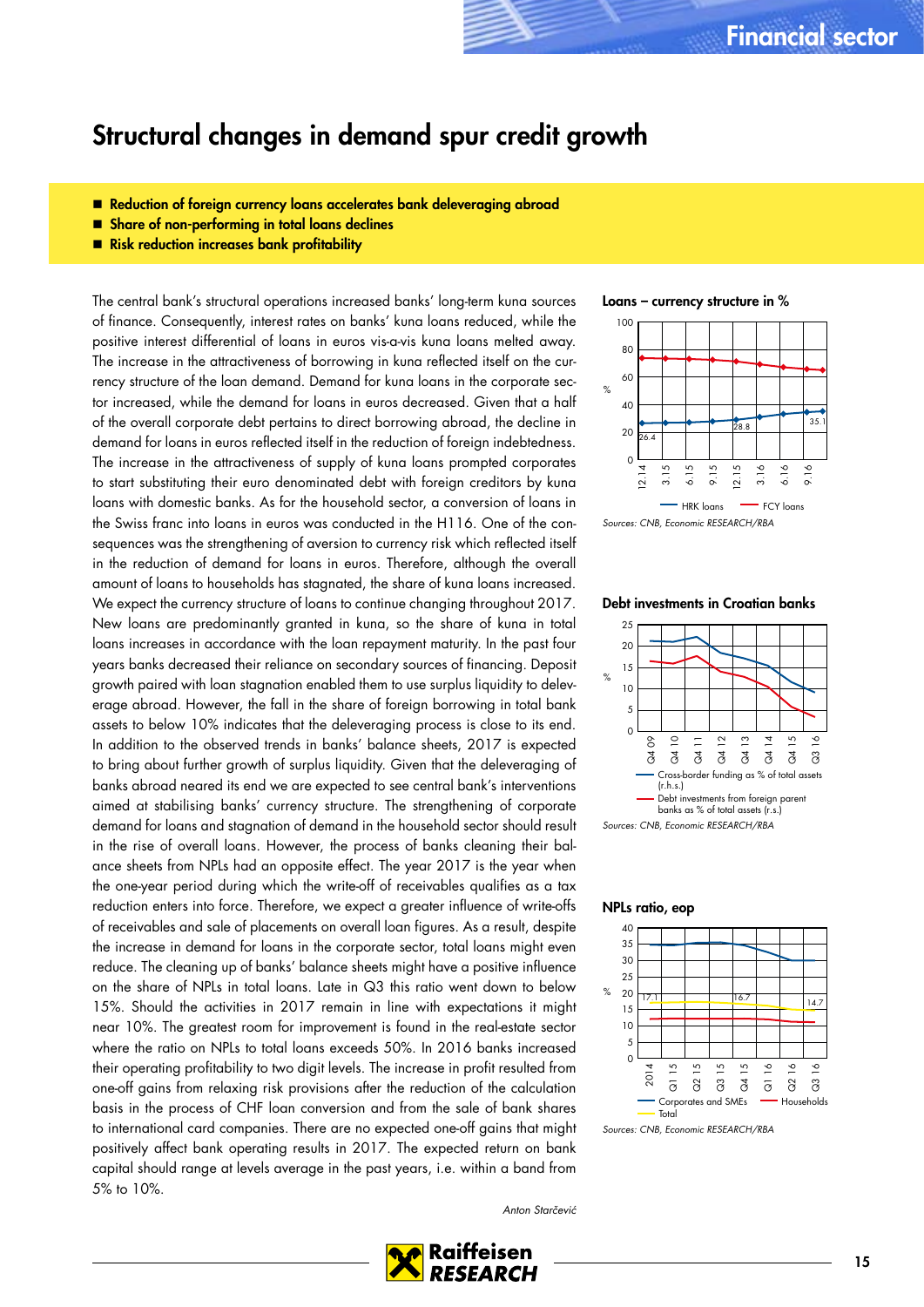# <span id="page-15-0"></span>SME recovery continues

- Croatian SMEs follow developments in EU
- Value added and employment on the increase
- Stronger growth in information and communication sectors, construction and manufacturing still lagging behind

Number of SMEs in the EU28 (SME value added and employment in the non-financial business sector)



Relative contribution of SMEs to total non-financial business sector value added and employment in the five largest SME sectors in 2015, EU28



Most pressing problems faced by SMEs



In the EU small and medium enterprises are omnipresent, characterised by strong diversity they are dispersed across all sectors of the economy. In accordance with the latest report of the European Commission, SMEs accounted for over 67% of total employment in the non-financial business sector<sup>1</sup> in 2015. They accounted for a high 99.8% of all enterprises and employed 90 million people, generating 58% of the value added. Almost all SMEs (as many as 93%) are micro enterprises (with less than 10 employees). Three quarters of all SMEs are active in the five key sectors: wholesale and retail trade, manufacturing, construction, business services, accommodation and food services, and construction which account for 79% of SME employment and 71% of SME value added in the EU.

The EC established that the recovery of EU SMEs from the consequences of the economic and financial crisis started in 2013. After a long period of unfavourable economic developments, value added grew in 2015 for the second year in a row. For the first time since the recession, employment grew in 2014. As a result of the strong growth, in 2015 the value added generated by EU SMEs in the non-financial business sector grew by almost 9% on 2008. However, employment in this sector is still some 2% below the 2008 level. The business service sector boasted the best results among EU countries across all three SME performance indicators (increase in employment, value added and number of enterprises). Value added in this sector grew by more than 7.6% in 2015. The other four key sectors and the 'other sectors' also recorded value added growth, while employment growth in these sectors was much weaker, especially in construction where the growth rate again slowed down. Namely, SMEs in construction, and, to a somewhat lesser extent, in manufacturing, were hit hard by economic and financial crisis. Employment in these two sectors in 2014 continued was respectively 17% and 11% below 2008 levels, whereas value added in construction remained 18% below the 2008 level. In manufacturing it has almost reached the level it stood at in 2008. A more detailed analysis might show that in most Member States full recovery in terms of the number of SMEs was achieved in service sectors while the reverse was true in manufacturing and construction. The general economic conditions faced by SMEs are slowly recovering. Finding customers remained the most pressing problems for SMEs but relatively less so than in the previous years. A big problem of access to finance also decreased in importance in 2014 according to the survey carried out across the EU. On the other hand, most entrepreneurs listed availability of skilled staff or experienced managers and regulatory framework as the most pressing problems disrupting or halting regular operation. An exception to this are Croatia, Cyprus, Finland, Greece and Slovenia where access to finance is most frequently cited as the biggest problem for SMEs. Positive developments for SMEs continued in 2016 and are expected to gain additional momentum this year. According to forecasts of the EC, SME growth is expected to be more balanced in terms of sectorial growth, with all the major SME sectors participating in the overall upswing of SME activity. Construction and manufacturing will most likely continue to lag behind other sectors.

1 The non-financial business sector consists of all sector of the economy, except for financial services, government services, education, health, arts and culture, agriculture, forestry and fishing.

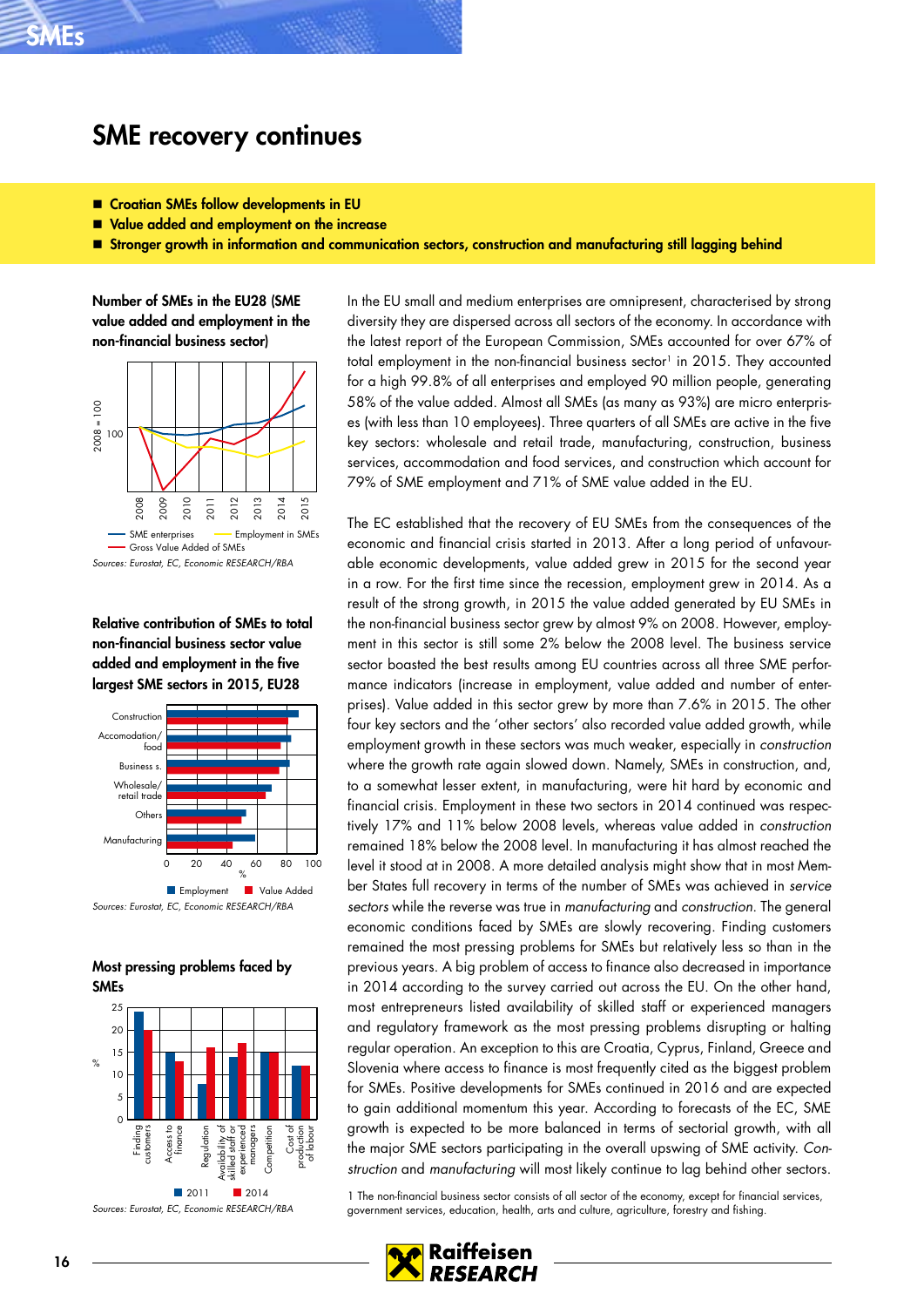Member States are projected to continue to exhibit a great deal of diversity in terms of their performance and results.

As part of its efforts the EC harmonises and monitors SME movements in all Member States. By adopting the Strategy for Development of Entrepreneurship in Croatia 2013 – 2020 the Croatian Government attempted to align its efforts with the EU in all strategic areas. The Small Business Act is a milestone in the European policy for small and medium-sized enterprises. It consists of a set of measures organised around ten principles, from responsive public administration to expanding to the international market. Comparing Croatia with the EU according to the defined principles makes us realise that Croatia's profile is relatively weak and below the EU average in relation to most principles. In 2014, the Government started implementing several important measures aimed particularly at entrepreneurs. According to the analysis carried out by the EC, Croatia has made visible progress in alleviating the administrative burden. However, additional efforts are required to achieve further reductions. The industrial framework for promoting trade needs to be strengthened and a comprehensive strategy adopted aimed at assisting SMEs in their exporting efforts. Croatia also registered weaker-than-average results pertaining to access to finance. At the same time the total time Croatia's enterprises need to settle their invoices also increased, together with the borrowing costs for small loans as compared to the costs for large loans (in 2012 the costs of small loans were 9% higher than the costs of large loans, while in 2014 this figure was almost 27% higher than in relation to borrowing sums exceeding EUR 1m). However, the banks' readiness to lend, evaluated in accordance with the results of the survey conducted among entrepreneurs, improved significantly in the last two years. As for exports, costs continue to be higher and the period required for its realisation is still longer than in the most of EU. The number of documents required for export or import remains the highest among all EU Member States.

A review of the number of enterprises, total employment and value added shows that the SME figures in Croatia do not differ considerably compared to this sector in other EU Member States. Croatia's SMEs account for 55% of total value added (compared with 58% in the EU) and 67% of total jobs, which is close to the EU average. However, productivity, expressed as value added per capita, remains low, especially in micro enterprises with 0–9 employees. On the other hand, the hospitality industry contributes more to value added and employment in SMEs than the EU average. This sector accounts for more than 9% of value added of Croatia's SMEs and almost 12% of jobs. Poor SME results predominantly reflect the results of small enterprises with 10–49 employees because their value added shrank by 32% in 2015 from 2008, and the number of their jobs by 15%. However, individual sectors have seen positive developments. For example, value added in the information and communications sector increased by almost 27% since 2008 and the number of jobs by more than 22%, probably as a consequence of these sectors turning exceedingly to exports and thus being able to overcome the crisis that dominated the domestic market more successfully. In this context it is important to stress their competitiveness in terms of product quality and human resources.

Financial results of Croatia's entrepreneurs for the period from 2008 to 2015 shows that 2008 was a successful year for all groups of enterprises. While large

### Number of SMEs (% of total number of enterprises)



### Croatia and EU – according to Small Business Act for Europe principles



### Value added (% of total value added by enterprises)



Sources: Eurostat, EC, Economic RESEARCH/RBA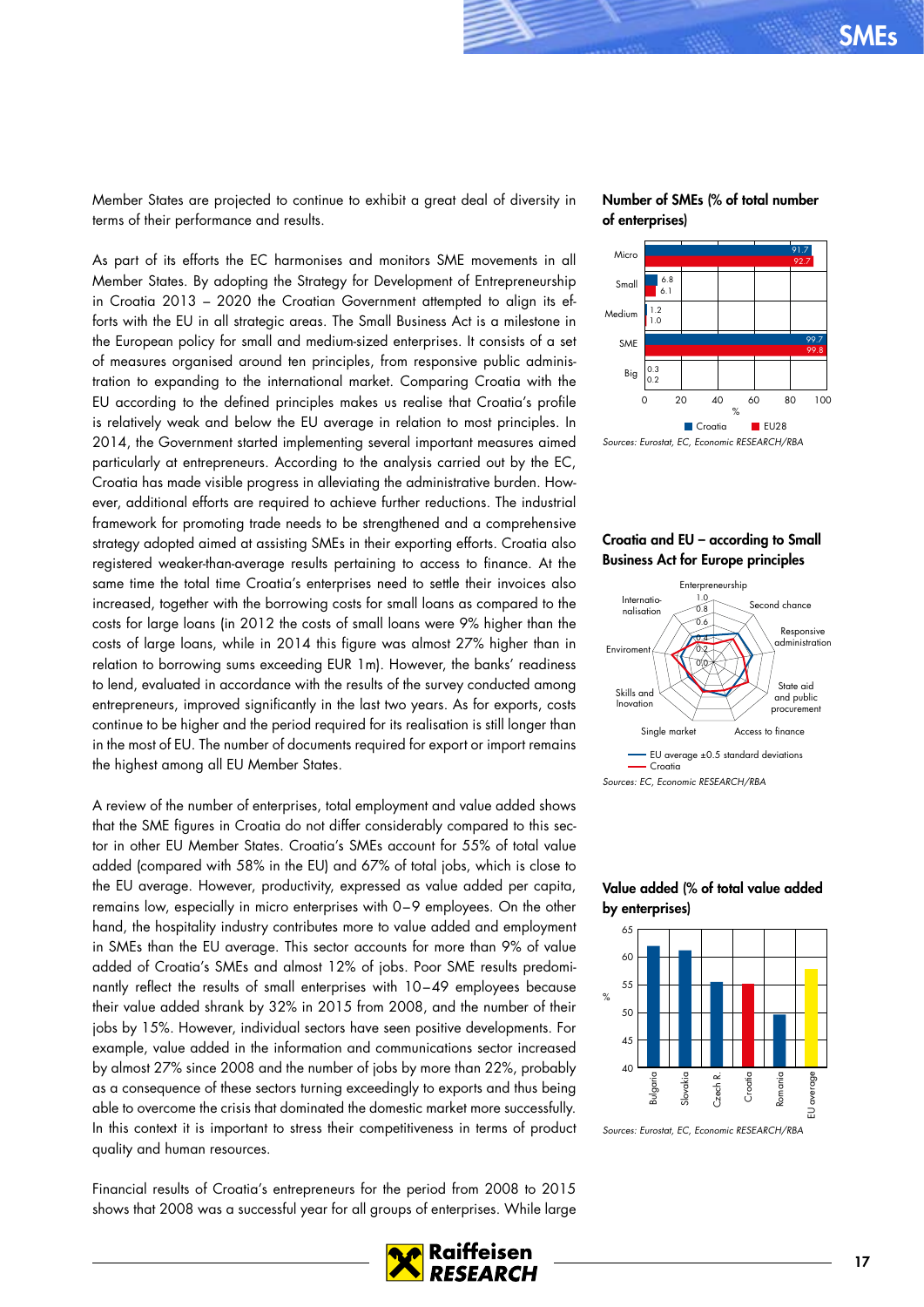



Consolidated financial results (Croatia)



Sources: Financial Agency, Economic RESEARCH/RBA



### Number of employees (Croatia)

Sources: Financial Agency, Economic RESEARCH/RBA

enterprises continued to operate positively, in the period from 2010 to 2013 SME results deteriorated. Since 2008 SME value added shrank by over 25% and the number of related jobs by almost 13%. A stronger recovery of small enterprises was noticed in 2014, while it was not until 2015 that all categories recorded positive financial results. According to the data provided by FINA, Croatia's financial agency, the SME sector (which includes enterprises that submit their financial statements to FINA) has been showing signs of recovery or growth of export activity uninterruptedly since 2010. In 2015, 106 221 micro, small and medium-sized enterprises operated in Croatia, accounting for 99.7% of all registered companies, and for 54% of the total income and 50.3% of Croatia's exports. The majority of Croatia's enterprises is concentrated in the service sector (65%). According to CBS data for 2014, 47% of all enterprises were enterprises falling within the category of retail trade except, retail sale of cars and motor vehicles. Of the total number of enterprises in these categories, 99.8% were SMEs, of which the greatest number, 92.7%, were those belonging to the segment of micro enterprises. Next to follow were the categories of professional, scientific and technical activities and accommodation and food service activities, accounting for 15.8% and 13.3%, respectfully, of the overall number of SMEs. Manufacturing accounts for 13.6% of Croatia's enterprises. Small enterprises are concentrated in the following sub-sectors: manufacture of fabricated metal products, except machinery and equipment, manufacture of food products, manufacture of products of wood and cork, except furniture, printing and reproduction of recorded media, manufacture of rubber and plastic products. Only 3.4% of small enterprises engaged in the manufacturing of computer, electronic and optical products, the most perspective sector registering the best results.

SME owners in Croatia have traditional sources of finance at their disposal in the form of banks and credit lines, and government programmes of incentives and subsidised credit lines. The capital market, i.e. financing via securities issuance, weather debt or equity, is still reserved for large enterprises. Alternative and informal forms of financing, as well as venture capital supply are still very limited in Croatia's market. As part of its research, the international GEM project assesses access to finance. In all the years covered by the research (2002 – 2015) Croatia was rated below 3 on a scale of 1 to 5, which shows that access to finance is more of a hurdle than a stimulus in the development of entrepreneurial activity.

The analysis of data on business demographic led to the conclusion that there are no meaningful and reliable data on newly-established and closed enterprises in Croatia. Data on newly-established enterprises are relatively good due to the regulated registration procedure. Data on closed enterprises, however, are not easy to come by. The closing of an enterprise should be reported when the enterprise ceases to engage in the economic activity that contributes to GDP. However, this is not easily recorded, especially when the closing of an enterprise is not compulsory, as is the case in bankruptcy proceedings. The decline in the number of active enterprises recorded between 2010 and 2013 was halted by a slow growth in 2014 that continued in 2015. An increase in active enterprises was registered in most activities between 2013 and 2015, although it was most prominent in the activities of information and communication, and arts, entertainment and recreation. A constant decline in the number of active enterprises was most prominent in construction, trade and transport and storage, which was accompanied by the decline in the number of persons employed in these activities.

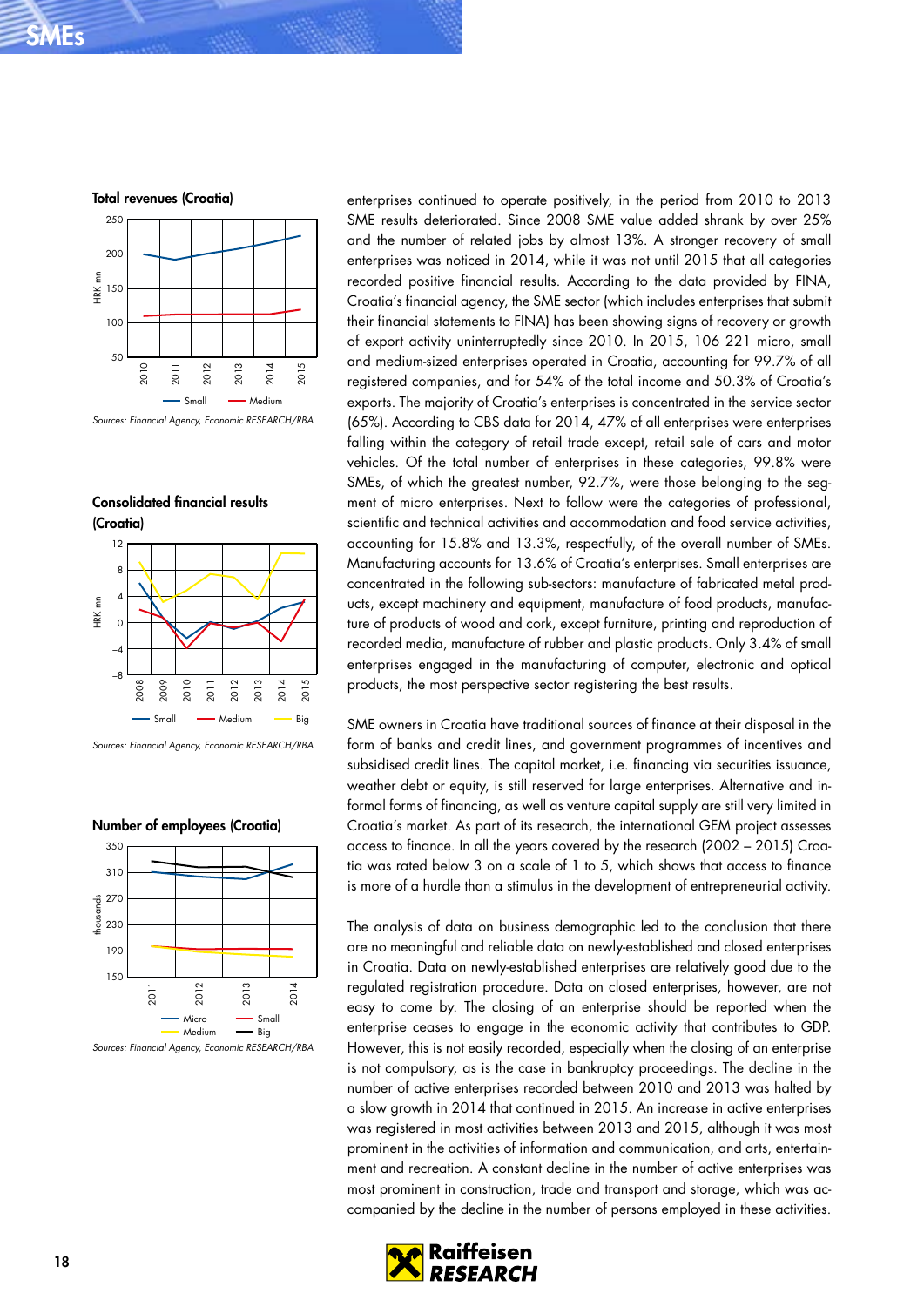The number of enterprise births still does not reflect a more long-term trend. However, the total number of births increased by 20% in 2015 relative to 2014. The increase was most visible in the segment of service activities. Enterprise deaths were in decline until 2014 when a minor spike in their number was recorded as compared to 2013. In a significant number of cases the termination in business activity occurred because owners of enterprises decided to focus on other business opportunities, without selling the enterprise or ensuring is existence in some other way.

SMEs have an indispensable role in every economy. They are the driving force, the most dynamic and the riskiest segment of any economic culture. Their role is twofold: they are the key source of employment while, at the same time, this important link in the economic chain is the source of entrepreneurial spirit and innovation, incubator for new ideas, firms and products. Thousands of entrepreneurs test their ideas and skills and many try it out as entrepreneurs only to survive or supplement their small income. Economic recovery is likely to continue in the year ahead of us. We expect further growth in the number of the employed and the number of enterprises paired with the acceleration in the growth of value added. The strongest growth is expected in the segment of micro enterprises. Information and communication are expected to see prominent growth, while construction and manufacturing will continue to lag behind other sectors. Positive developments are also expected as a consequence of the decrease in the Profit tax (12% for farmers, craftsmen and small enterprises with annual income below HRK 3m). Financing conditions are getting better by the day for all sectors in the domestic market. Bank interest rates in the household and corporate segment have been in decline and at historical lows. Favourable developments are also recorded in relation to loan approval standards which have been relaxed. There is also a noticeable spike in demand for loans. We expect continued improvement in lending conditions supported by further interest rate decline to positively affect further development and growth of SMEs and consequently of the overall economic activity.

### Manufacture of food products (Croatia)



### Information and communication (Croatia)



Elizabeta Sabolek Resanović

#### 81 89 84 92 68 76 73 55 68 49 2011 2012 2013 2014

51

0 50 100 150 200 300 %

**The-year survivals The-year survivals** Three-year survivals

### Survival rate\* of enterprises born from 2010 to 2014 (Croatia)

\*Survival rate represents the percentage of enterprises that were constantly active after the year of birth Sources: CBS, Economic RESEARCH/RBA

**Four-year survivals** Five-year survivals

61

71

2010



42

37

 $250$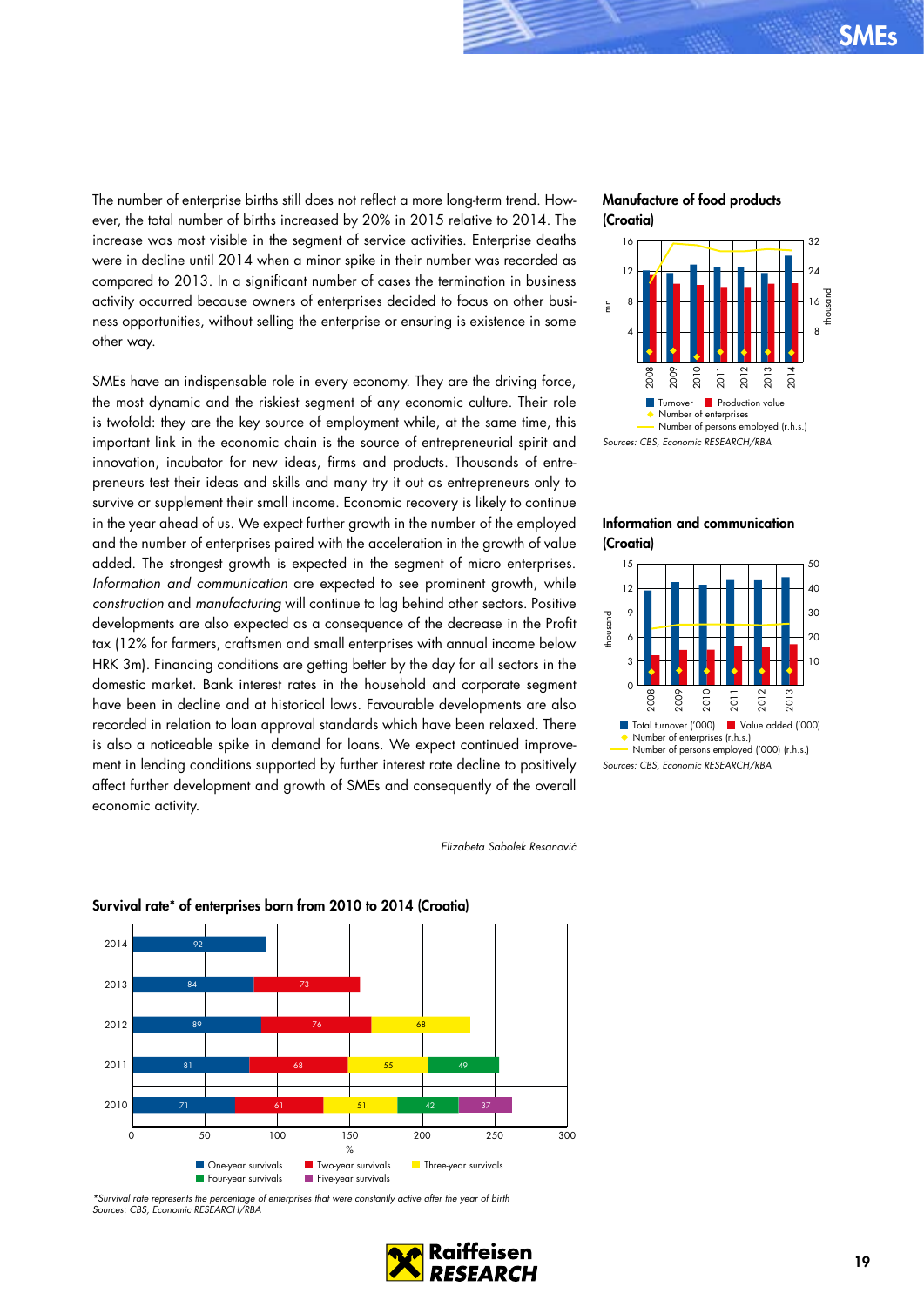# <span id="page-19-0"></span>It was a good year for the CROBEX

- Regional equity indices continued to grow in Q4 2016
- Growing by 18% in 2016 the CROBEX was among top performers in the region
- Block transactions gain significance in equity trading on the ZSE

CEE indices – returns in Q4 2016\*



\* in local currency, value on December 31, 2016 (6:30 PM) Sources: Bloomberg, Economic RESEARCH/RBA



Almost all CEE equity indices saw a positive development in the last quarter of 2016, propelled primarily by good macroeconomic indicators and expansive monetary policy, as well as the expected strong growth of corporate earnings. The Hungarian BUX gained the most (+15.7%) thanks to the upgrade in the sovereign credit rating to the investment level. Next to follow were the Polish WIG30 and the Russian MICEX. The WIG30 was spurred predominantly by the constituents from the energy and metallurgic sector, while the macroeconomic data for Poland mostly deteriorated due to still present political uncertainty. The MICEX was boosted by rising oil prices as always. From the selection of regional indices, only the Slovene SBITOP ended the quarter in the red. The Turkish BIST 100, despite negative internal factors, managed to up the value, mostly due to the positive sentiment globally.

After a surge of the equities on the Zagreb Stock Exchange in Q3 2016, the growth of the CROBEX slowed down in the last quarter as expected, partially because of its high relative valuation. Thus, the CROBEX ended Q4 2016 with a gain of 2.8%, while its growth in 2016 totalled 18% placing it among the top performers in the region. The market capitalisation of equities listed on the ZSE at the end of the quarter amounted to HRK 143.2bn, also up by 2.8% qoq and 16.5% yoy. Among sector indices, only the food and industry indices went up in Q4 2016. On the full-year basis, however, all sector indices increased, headed by the CROBEXturist index. Of the 24 CROBEX constituents, only eight shares increased more than the index led by shares of Atlantska Plovidba and Uljanik Plovidba due to the growth of the Baltic Dry Index. Shares of Belje and Varteks found themselves at the back of the list. The most traded shares by turnover during the last quarter were the shares of Adris Group (total turnover with both regular and preferred shares of HRK 179m), Hrvatski Telekom (total turnover of HRK 93.8m) and the shares of Valamar Riviera (total turnover of HRK 77.6m). At the

> annual level, regular equity turnover amounted to HRK 1.9bn and continued to shrink yoy (down by 13.4%) but the block turnover doubled to HRK 1.2bn thus lifting up the total turnover

Ana Turudić and Nada Harambašić Nereau

sum in 2016 by 13.5% yoy.

Return of CROBEX constituents in Q4 2016 (dividends not included)\*



\* return calculated as on December 31, 2016 (6:30 PM) Sources: ZSE, Economic RESEARCH/RB.

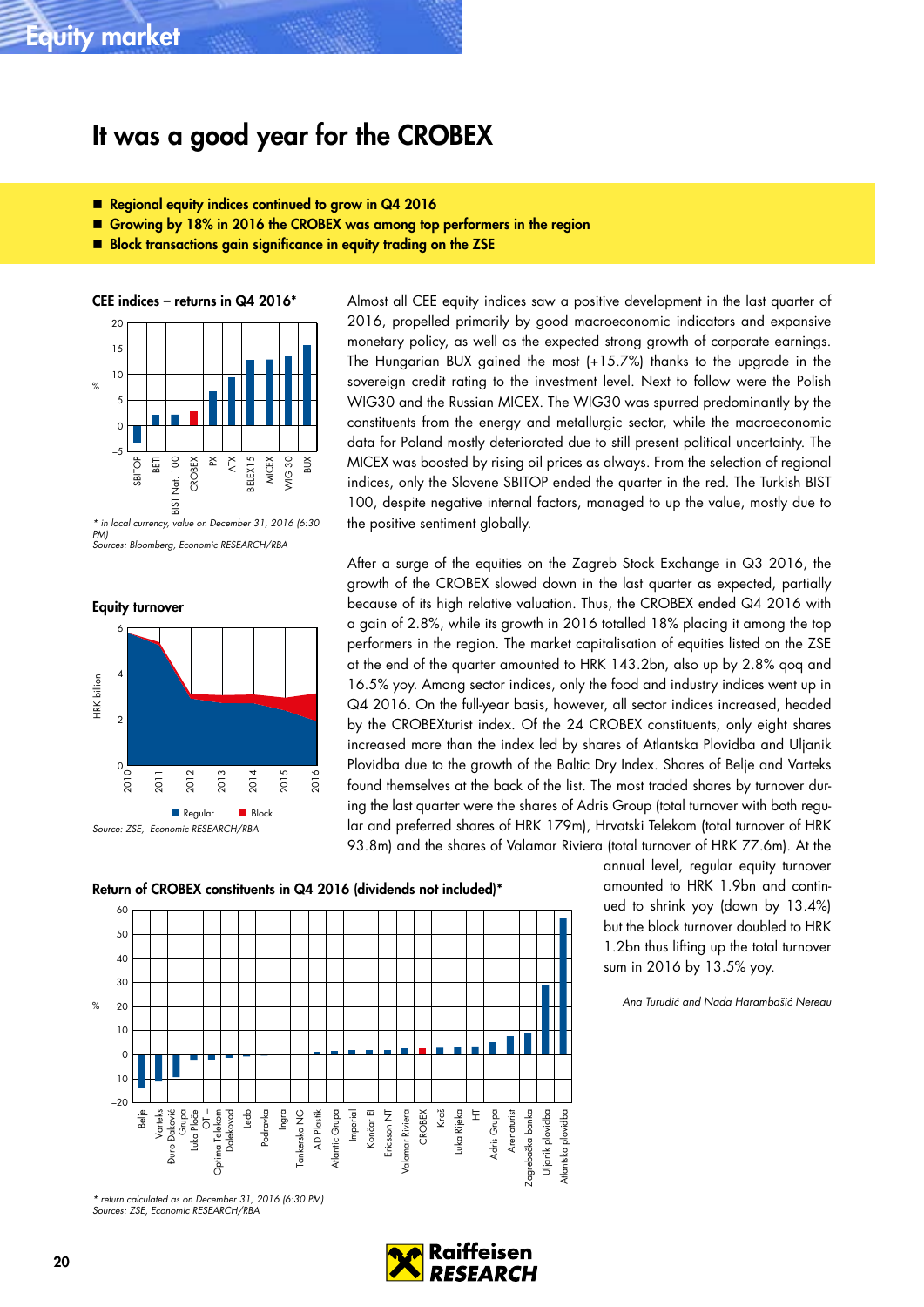# <span id="page-20-0"></span>Optimistic expectations and bold announcements

- We expect a dynamic year with M&A deals
- **Positive sentiment on the ZSE could continue in 2017**

**E** Liquidity and weakening of risk aversion are supporting for regional indices

Judging by the announcements at the very beginning, this year could be a very dynamic one by the number of M&A deals. In this respect, Atlantic Grupa is pursuing an acquisition of a West-European company, Podravka is actively searching targets in the EU and Russia, Hrvatski Telekom announced a takeover of 76.5% stake in Crnogorski Telekom, while the government intends to buy out MOL's share in INA and finance the transaction with sale of 25% minus one share in HEP. We expect the government to continue selling minority shares in companies as well as its stakes in tourism companies to strategic buyers.

Readings of nine months 2016 reported indicators boil down to tourism firms improvements yoy as expected, with HUP-Zagreb leading the way by the growth of sales (+19.4% yoy) and EBITDA margin increase (+638bb yoy). Also, Plava Laguna and Valamar Riviera boasted both, an improvement of the operating result and a growth of the net margin of over 700bb yoy. Results of banks improved as well on the back of gains on sale of shares in Visa Europe Limited and lower financing costs yoy. Construction and shipping companies (except for Tankerska Next Generation) reported drop of sales and deterioration of profit margins (except for Dalekovod). The results of F&B and industrial companies were quite diverse per se. We expect strong development of key indicators of tourism companies to continue in Q4 2016 and in 2017 as well as improvement of top line of construction companies spurred by a massive investment cycle expected in tourism. In addition, new tax reform could drive the results of retail companies and producers of consumer goods, while the reduction in company income tax rate from 20% to 18% (above HRK 3m revenue) will positively affect the results of all profitable companies.

After already strong growth in 2016, CROBEX continued to trend upwards this year propelled by optimistic expectations regarding the tourism season and announced acquisitions. On the back of sustained positive sentiment on developed equity markets, high system liquidity and weakening of the risk aversion we expect regional indices (for the most part)<sup>1</sup> to continue advancing in  $Q1$  2017. We are less optimistic as regards the growth of Polish and Turkish shares and more optimistic regarding Hungarian and Russian shares. On the other side, risk aversion and optimism will heavily depend on the measures undertaken by the new US administration.

Ana Turudić and Nada Harambašić Nereau

1 Raiffeisen RESEARCH, Central & Eastern European Strategy 1st quarter 2017, http://www. rzb.at/eBusiness/services/resources/media/832624473864488257-829189181316930732-





### Results in Q1–Q3 2016 (amounts in mn HRK)

| Company                             | Sales    | yoy<br>chng | Net<br>income |  |  |  |  |  |
|-------------------------------------|----------|-------------|---------------|--|--|--|--|--|
| <b>Ad Plastik</b>                   | 715.8    | $-6.0%$     | 31.2          |  |  |  |  |  |
| Adris Grupa                         | 3,178.9  | $-26.0%$    | 502.6         |  |  |  |  |  |
| Arenaturist                         | 404.0    | 17.9%       | 102.1         |  |  |  |  |  |
| <b>Atlantic Grupa</b>               | 3,782.2  | $-4.9%$     | 231.0         |  |  |  |  |  |
| Atlantska Plovidba                  | 215.1    | $-14.7%$    | $-35.7$       |  |  |  |  |  |
| Belje                               | 1,126.1  | 1.4%        | $-38.4$       |  |  |  |  |  |
| Croatia Osiguranje                  | 2,334.0  | 0.3%        | 157.2         |  |  |  |  |  |
| Dalekovod                           | 771.8    | $-6.7%$     | 44.4          |  |  |  |  |  |
| Đuro Đaković G.                     | 426.4    | 35.7%       | $-10.5$       |  |  |  |  |  |
| Ericsson N.T.                       | 1,134.3  | 17.2%       | 58.2          |  |  |  |  |  |
| Granolio                            | 562.6    | $-2.0%$     | $-3.1$        |  |  |  |  |  |
| <b>HPB</b>                          | 634.8    | 3.2%        | 154.2         |  |  |  |  |  |
| Hrvatski Telekom                    | 5,184.4  | $-0.1%$     | 751.9         |  |  |  |  |  |
| Hup-Zagreb                          | 245.0    | 19.4%       | 59.5          |  |  |  |  |  |
| Ina                                 | 11,013.0 | $-26.3%$    | 324.0         |  |  |  |  |  |
| Jadranski Naftovod                  | 524.9    | 11.3%       | 183.9         |  |  |  |  |  |
| Jamnica                             | 2,259.1  | 3.9%        | 307.4         |  |  |  |  |  |
| Končar - El                         | 1,929.9  | $-13.1%$    | 69.1          |  |  |  |  |  |
| Kraš                                | 686.1    | 2.5%        | 5.0           |  |  |  |  |  |
| Ledo                                | 1,966.6  | 0.9%        | 336.4         |  |  |  |  |  |
| Liburnia Riviera H.                 | 233.0    | 5.5%        | 40.6          |  |  |  |  |  |
| Maistra                             | 925.9    | 8.7%        | 278.9         |  |  |  |  |  |
| OT-Optima Telekom                   | 340.7    | 2.9%        | 9.3           |  |  |  |  |  |
| Petrokemija                         | 1,376.4  | $-27.0%$    | $-30.7$       |  |  |  |  |  |
| Plava Laguna                        | 948.8    | 0.9%        | 362.0         |  |  |  |  |  |
| Podravka                            | 3,030.8  | 23.1%       | 142.2         |  |  |  |  |  |
| PBZ                                 | 3,236.7  | 6.0%        | 1,216.2       |  |  |  |  |  |
| Tankerska NG                        | 189.9    | 139.3%      | 36.5          |  |  |  |  |  |
| Tehnika                             | 375.6    | $-20.1%$    | $-16.3$       |  |  |  |  |  |
| Uljanik Plovidba                    | 134.3    | $-22.6%$    | $-39.3$       |  |  |  |  |  |
| Valamar Riviera                     | 1,382.5  | 14.8%       | 499.2         |  |  |  |  |  |
| Viadukt                             | 456.3    | $-12.8%$    | $-5.3$        |  |  |  |  |  |
| Viro T.Š.                           | 537.9    | $-24.3%$    | $-10.3$       |  |  |  |  |  |
| Vupik                               | 267.4    | 1.6%        | $-5.4$        |  |  |  |  |  |
| Zagrebačka Banka                    | 3.943.8  | 9.7%        | 1,407.5       |  |  |  |  |  |
| Sources: ZSE, RBA Economic RESEARCH |          |             |               |  |  |  |  |  |

### Expected index performance\*



\* in relation to values as on December 31, 2016 (6:30 PMI in local currency Sources: Bloomberg, RBI/Raiffeisen RESEARCH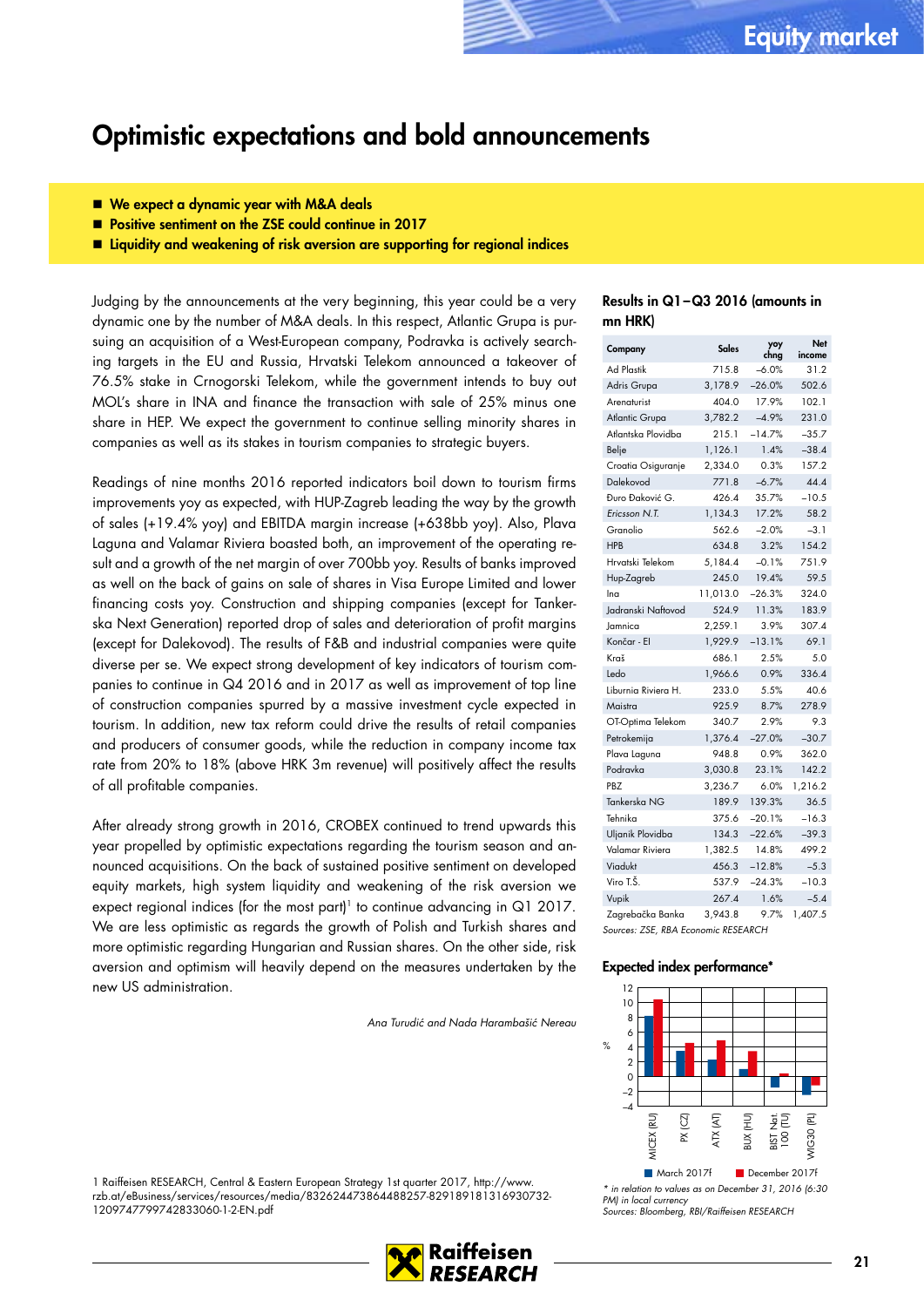# Raiffeisenbank Austria d.d. Zagreb

#### Economic Research

Zrinka Živković Matijević, MSc, Head of Department; tel: +385 1/61 74 338, email: zrinka.zivkovic-matijevic@rba.hr Elizabeta Sabolek Resanović, Economic Analyst; tel: +385 1/46 95 099, email: elizabeta.sabole-resanovic@rba.hr Tomislava Ujević, Economic Analyst; tel: +385 1/61 74 606, email: tomislava.ujevic@rba.hr

#### Financial Advisory

Nada Harambašić Nereau, MSc, Financial Analyst; tel: + 385 1/61 74 870, email: nada.harambasic-nereau@rba.hr Ana Turudić, Financial Analyst; tel: +385 1/61 74 401, email: ana.turudic@rba.hr

Anton Starčević, MSc, CEO Advisor; tel: +385 1/61 74 338, email: anton.starcevic@rba.hr

#### Markets and Investment Banking

Robert Mamić, Executive Director; tel: +385 1/46 95 076, email: robert.mamic@rba.hr

#### **Editor**

Zrinka Živković Matijević, MSc, Head of Economic Research

#### **Abbreviations**

| avg         | - period average                             |            | Eurostat - Statistical Office of the European |
|-------------|----------------------------------------------|------------|-----------------------------------------------|
| bn          | - billion                                    |            | Union                                         |
|             | BoE - Bank of England                        | f          | - forecast                                    |
| bp          | - basic points                               |            | FCY - Foreign Currency                        |
|             | $C/A$ – current account                      | Fed        | - Federal Reserve System                      |
|             | CBS - Croatian Bureau of Statistics          |            | FOMC - Federal Open Market Committee          |
|             | CDS - credit default swap                    | <b>FRB</b> | - Federal Reserve Board                       |
| CE          | - Central Europe                             | FX FX      | – foreign exchange                            |
| CEE         | - Central and Eastern Europe                 | GBP        | - British Pound                               |
|             | <b>CFSSA</b> – Croatian Financial Services   |            | GDP - gross domestic product                  |
|             | Supervisory Agency                           |            | GFCF - Gross fixed capital formation          |
| <b>CHF</b>  | - Swiss Franc                                | GI         | - gross income                                |
| CNB         | - Croatian National Bank                     | <b>GVA</b> | - gross value added                           |
| <b>CPI</b>  | - Consumer Price Index                       | H.         | $-$ half                                      |
| <b>CPII</b> | - Croatian Pension Insurance Institute       |            | HRK - Croatian Kuna                           |
| e           | - estimate                                   |            | IBES - Institutional Brokers' Estimate Syste  |
|             | <b>ECB</b> - European Central Bank           | ILO 1      | - International Labour Organization           |
| EE          | - Eastern Europe                             | IMD.       | - International Institute for Managen         |
| eop         | – end of period                              |            | Development                                   |
| ESA         | - European System of Accounts                | LCY.       | - Local Currency                              |
| EU          | - European Union                             | Libor      | - London Interbank Offered Rates              |
| EUR         | - Euro                                       |            | $M, m - month$                                |
|             | <b>EURIBOR</b> - Euro Interbank Offered Rate | mn         | $-$ million                                   |
|             |                                              | MoF        | - Ministry of Finance                         |

System nagement

Design SIBI obrt; OIB: 62606715155; I. B. Mažuranić 70, 10090 Zagreb

#### Publisher

Raiffeisenbank Austria d.d. Zagreb Petrinjska 59, 10000 Zagreb www.rba.hr tel: +385 1/45 66 466, fax: +385 1/48 11 626

Publication finished on January 16, 2016 Publication approved by editor on February 1, 2016 at 11:15 First release scheduled for February 1, 2016 at 11:30

- NPL non-performing loan OECD – Organisation for Economic Cooperation and Development Pbt – profit before taxes PCE – personal consumption expenditure pp – percentage points Q – quarter r.h.s. – right hand scale RBA – Raiffeisen bank RBI – Raiffeisen Bank International RC – Republic of Croatia<br>SEE – Southern and Easter – Southern and Eastern Europe SMEs – Small and medium-sized enterprises SNB – Swiss National Bank TA – tax administration USA – United States of America USD – US Dollar UST – US Treasury VAT – value added tax WCY – World Competitiveness Yearbook
	- y year
	- yoy year on year
	- ZSE Zagreb Stock Exchange

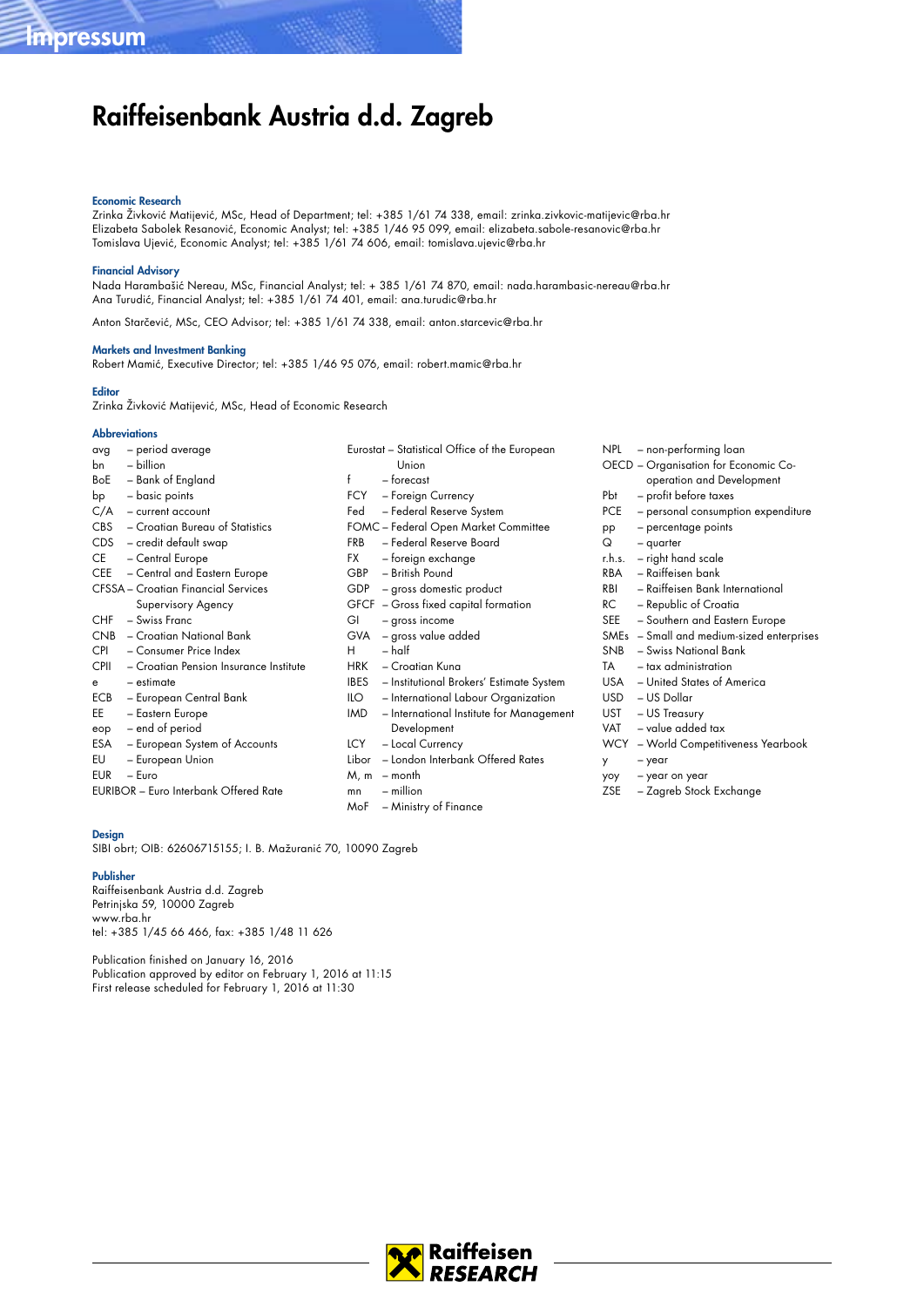# Disclaimer

Published by Raiffeisenbank Austria d. d. Petrinjska 59, 10000 Zagreb, Hrvatska ("RBA"). RBA is a credit institution and is has been incorporated in keeping with the Credit Institutions  $\Delta$ ct

Economic Research and Financial Advisory are organizational units of RBA.

Supervisory Authority: Hrvatska agencija za nadzor tinancijskih usluga, Miramarska 24b, 10 000 Zagreb (Croatian Financial Services Supervisory Agency) and Hrvatska narodna<br>banka, Trg hrvatskih velikana 3, 10002 Zagreb (Cro

This publication is for information purposes only and may not be reproduced, translated, distributed or made available to other persons other than intended users, in whole or in part, without obtaining prior written permission of RBA on a case to case basis. This document does not constitute any kind of investment advice or a personal recommendation to buy, hold or<br>sell financial instruments and it is n investors and regardless of whether they are entities or residents of the Republic of Croatia or of any other jurisdiction.

This publication is fundamentally based on generally available information, which we consider to be reliable, but we do not make any representation, warranty or assurance as to accuracy, completeness or correctness of such information. All analyses contained in this publication are based solely on generally available information and on assumption that the<br>information is complete, true and accurat environment and prospects. The estimates, projections, recommendations or forecasts of future events and opinions expressed in this publication constitute independent judgement made<br>by analysts as at the date of publicatio the Croatian National Bank, the Government of the Republic of Croatia, the Croatian Employment Service, the Croatian Pension Insurance Institute, the Ministry of Finance, the Croatian Financial Services Supervisory Agency, the Zagreb Stock Exchange, the Institute of Economics, Bloomberg, Eurostat, the Vienna Institute for International Economic Studies and other<br>sources which are expressly stated in the

RBA is under no obligation to keep current the contents of this publication and reserves the right to withdraw or suspend them in whole. The publication of an up-to-date revised analysis, if any, shall be made at the discretion of analysts and RBA. In case of any modification or suspension of the contents of this publication, RBA shall publish the notice of modification or suspension, and information regarding the circumstances which lead to the modification or suspension of this publication, in the same manner as this publication, with a clear reference<br>to the fact that the modification or

This publication does not purport to be and does not constitute a basis for making any investment decision and all users are advised to seek additional expert advice and information to the extent they deem necessary, before making any investment decision.

The prices of financial instruments mentioned in this publication are the closing prices available at 16:30 CET on the day which precedes the date of this publication, unless stated otherwise in the publication.

Investment options discussed in this publication may not be appropriate for certain investors, depending on their specific investment objectives and investment time horizon, and taking into account their overall financial situation. Investments which are the subject of this publication may vary in price and value. Investors may generate returns which are below their<br>initial capital investment. Exchange r investment in tinancial instruments, tinancial products or investment instruments which are the subject of this publication are not explained in whole or in tull detail. Intormation is provided<br>"as is" without giving warra investment in any instruments discussed or mentioned in this document, based on risks and benefits resulting from such instruments, and on their investment strategy and legal, fiscal and financial position. As this publication is not personal recommendation for investment, neither it and nor any of its components, forms a basis for conclusion of any kind of deal, contract<br>or commitment whatsoever, nor shou advice from competent certified investment advisors.

RBA, Raiffeisen Bank International AG ("RBI"), and any other company connected with them, including their directors, authorized representatives or employees, and any other party, do<br>not accept any responsibility of liabili

This publication is disseminated to investors who are expected to make independent investment decision and estimates of investment risks, including issuer risk, capital market risk and risks related to economic and political circumstances and prospects, without placing undue reliance on this publication, and this publication shall not be distributed, reproduced or<br>published in whole or in part for any pu

RBA publishes financial instrument valuation and analyses independently or as part of publications which are created and distributed by Raitfeisen Centrobank, Austria ("RCB") and<br>Raiffeisen Zentralbank AG, Austria ("RZB")

criteria for issuance of stock market recommendation (rating) and risk classification are defined as follows:

"Buy": for stocks which have an expected total return at least 15% (20% for stocks with high volatility risk / 10% for stocks with low volatility risk) and represent the most attractive stocks<br>among all stocks we analyze a

"Hold": for stocks for which we expect a positive return up to 15% (up to 20% for stocks with high volatility risk / up to 10% for stocks with low volatility risk) over next 12 months.

"Reduce": expected negative return up to –10% over next 12 months.

"Sell": for stock with expected negative return by more than –10% u over next 12 months.

Target prices are based on calculated fair value which is derived by applying relative valuation tools (peer group analysis) or discounted cash flow DCF method. Detailed information<br>on specific valuation methods applied is

When publishing the analyses, ratings are determined by applying above mentioned ranges. Temporary deviations from the aforementioned ranges will not automatically result in the<br>alteration of a recommendation, and the resp

Opinions concerning Croatian money market rates and price fluctuations of government bonds issued in the Republic of Croatia are based on the analysis of market ratio movements.

This publication is not an offer or a personal recommendation to buy or sell a financial instrument. Information presented here does not constitute a comprehensive analysis of all material<br>thats related to issuer, industry

Overview of Raiffeisen recommendations:

|                             | Buy | Hold | Reduce | Sell  | Suspended | Under review |
|-----------------------------|-----|------|--------|-------|-----------|--------------|
| No. of recommendations      |     |      |        |       |           |              |
| % of all recommendations ». | 0%  | 86%  | 14%    | $0\%$ | 0%        | 0%           |
| Investment banking services |     |      |        |       |           |              |
| % all IB services           | 0%  | 29%  | 0%     | $0\%$ | 0%        | 0%           |

A list of all historic recommendations for stock coverage, local money market rates in the Republic of Croatia, Croatian government bonds issued in the local markets and other recommendations is available at: http://www. rba. hr/istrazivanja/povijest-preporuka

Please note that RBA, its related companies, employees, executives and other persons who participated in the preparation of this publication, and their related persons, may hold or trade<br>in financial instruments in excess and conflict of interest prevention measures RBA has ensured to a reasonable extent that this circumstance has not in any way affected anything that is mentioned in this publication.

RBA is part of RBI Group. RBI is a business investment bank domiciled in Austria. For 25 years RBI has been active in Central and Eastern Europe (CEE region) where it operates a<br>network of subsidiary banks, leasing compani established relationship, or expanded them in some cases, with companies in the following industries: oil & gas, technology, energy, real estate, telecommunications, financial services, core materials, cyclical and non-cyclical consumer goods, healthcare and industry. RBI and/or its related companies executed transactions related to products and services (including, but<br>not being limited to, investment ba